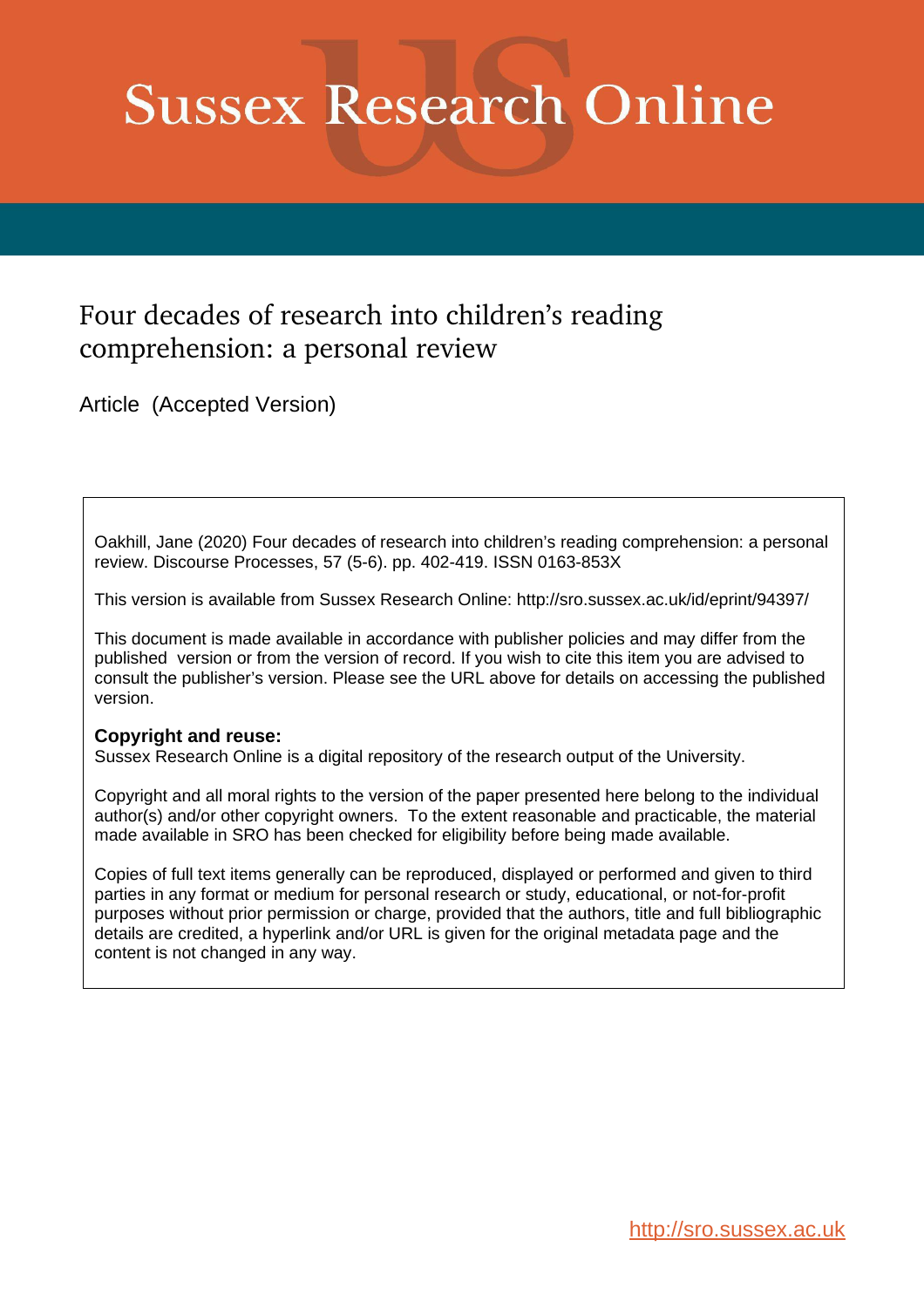### **Four decades of research into children's reading comprehension: A personal review.**

Jane Oakhill

University of Sussex, UK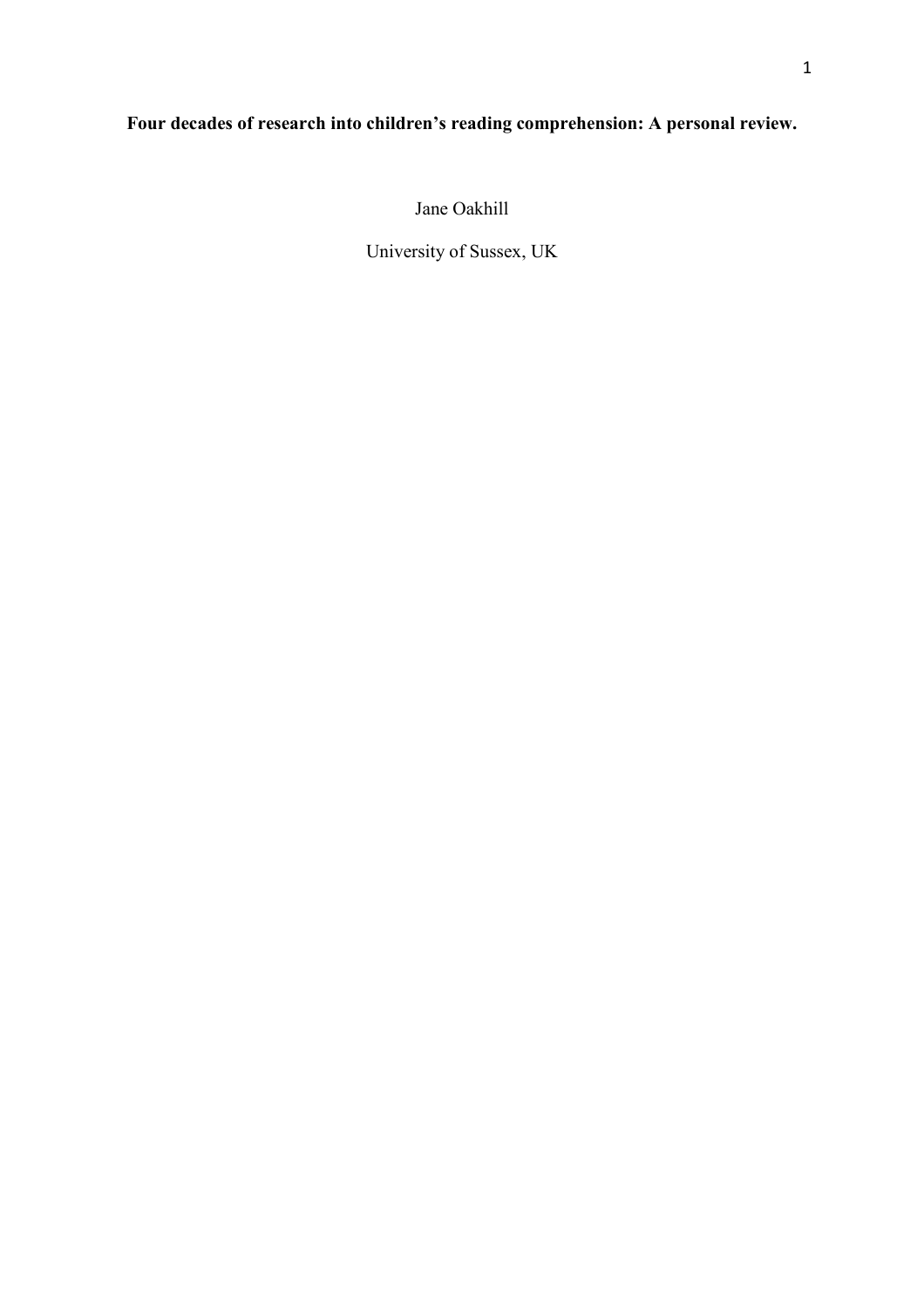#### Abstract

A substantial amount of research has focused on children's reading development and reading problems but, in comparison, there has been relatively little research into children's reading comprehension. This paper will provide an overview of the research that has investigated the skills and cognitive processes that support children's understanding of text, and will reflect on the implications of the findings presented in helping children to develop and improve their comprehension skills. The paper will conclude by considering which avenues of investigation still need further exploration.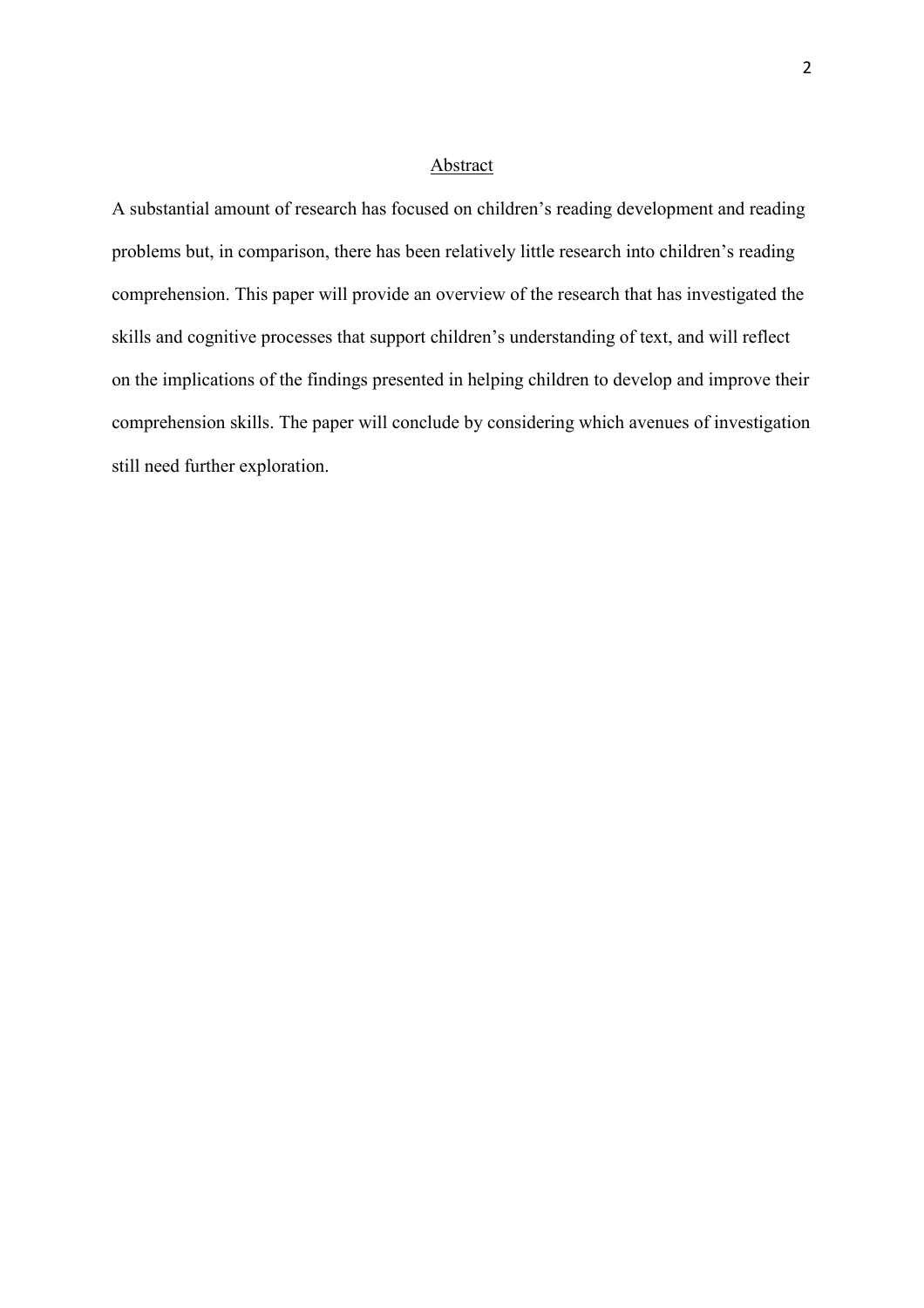#### Introduction

The fundamental goal of learning to read is to be able to understand text – whether it be for enjoyment, for some practical purpose, to learn or to find information. But comprehension is a complex construct, and it is difficult to know how it might be taught, or improved, without giving attention to the processes and skills that need to be orchestrated during the comprehension process. In this paper, I will outline the research that I have been carrying out, on and off, for about 40 years, in which I have endeavoured to investigate those underlying processes that support the end product (comprehension). The ultimate goal of this research has always been to discover which processes are less well-developed in poor comprehenders and which, thus, might benefit from explicit teaching and support in order to improve comprehension.

My interest in this area began in the late 1970s, when I observed that some children had good or very good word reading but, when asked about the story they had been reading, seemed to have little idea.<sup>1</sup> Why was it that some children could 'read' so well, yet comprehend so poorly? At the time there was almost no research into this question: The assumption seemed to be that, once children could decode the words on the page, then their language comprehension skills would come into play, and they would understand the text. That assumption was based on the premise that the children were all competent users of their native language. This was sometimes called "the decoding sufficiency" viewpoint, which argues that slow word decoding will detract from reading comprehension, with the

 <sup>1</sup> These children were subsequently termed "less-skilled comprehenders" or "poor comprehenders" or, more accurately, children with a specific reading comprehension difficulty (SRCD). Throughout this paper, I will usually use the term "poor comprehenders", for brevity.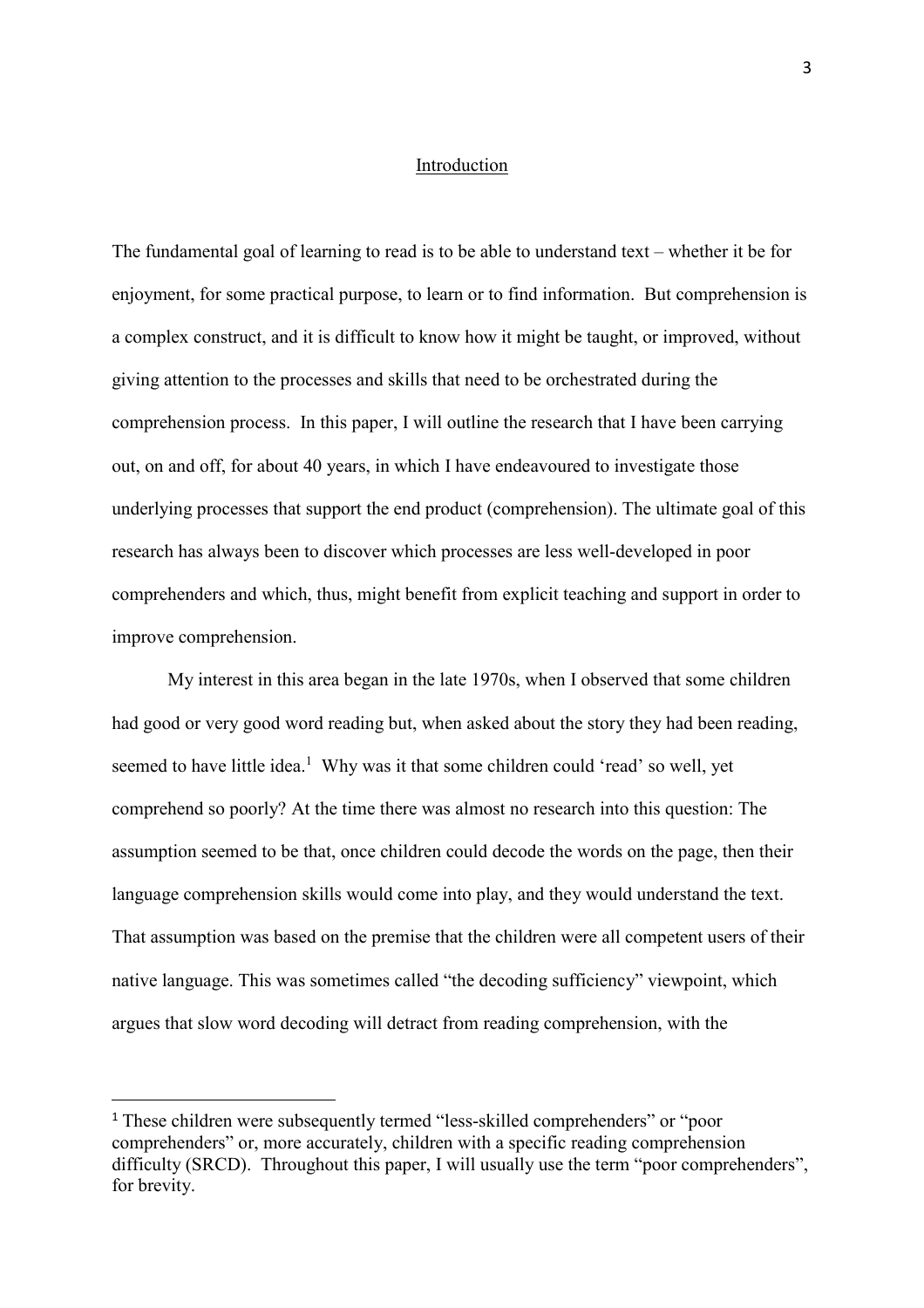consequence that fast and automated decoding will be sufficient for reading comprehension. Thus, if children had problems with comprehension (in the absence of diagnosed language problems), that was because they had difficulties with word decoding.

At that time, there were many theories of word reading (e.g., see Singer & Ruddell, 1976) but little attention was given to reading comprehension, especially in children. In reading comprehension research in adults, it was generally agreed that the end product of comprehension was an integrated model of the text, but there was little research into the processes that contribute to that text representation. Furthermore, researchers did not apply ideas from the adult literature to the exploration of individual differences in children's reading comprehension. Thus, a typical perspective was that poor or slow decoding was a kind of bottleneck to reading comprehension (a version of the decoding-sufficiency theory). Thus, my research started with a more thorough comparison of word-recognition skill in skilled and less-skilled comprehenders.

#### Early ideas about specific reading comprehension difficulties

In the late 1970s, when I began this research, the only investigators who had explored the issue of comprehension problems in the absence of word recognition problems were Ward Cromer and colleagues (e.g., Cromer, 1970; Oakan, Wiener & Cromer, 1971; Steiner, Wiener & Cromer, 1971). Cromer identified two groups of poor comprehenders (both in Grade 5 and at college level). One group, who had poor vocabulary and decoding skills, as well as poor comprehension skills, he termed the 'deficit' group. The 'difference' group, on the other hand, had a comprehension problem, even though their vocabulary and decoding skills were commensurate with those of good comprehenders of the same age. Thus, the 'deficit' group had a general reading problem, whereas the 'difference' group had a specific comprehension problem. In this respect, the subjects in Cromer's difference group were very similar to the poor comprehenders mentioned above. But Cromer and colleagues were in a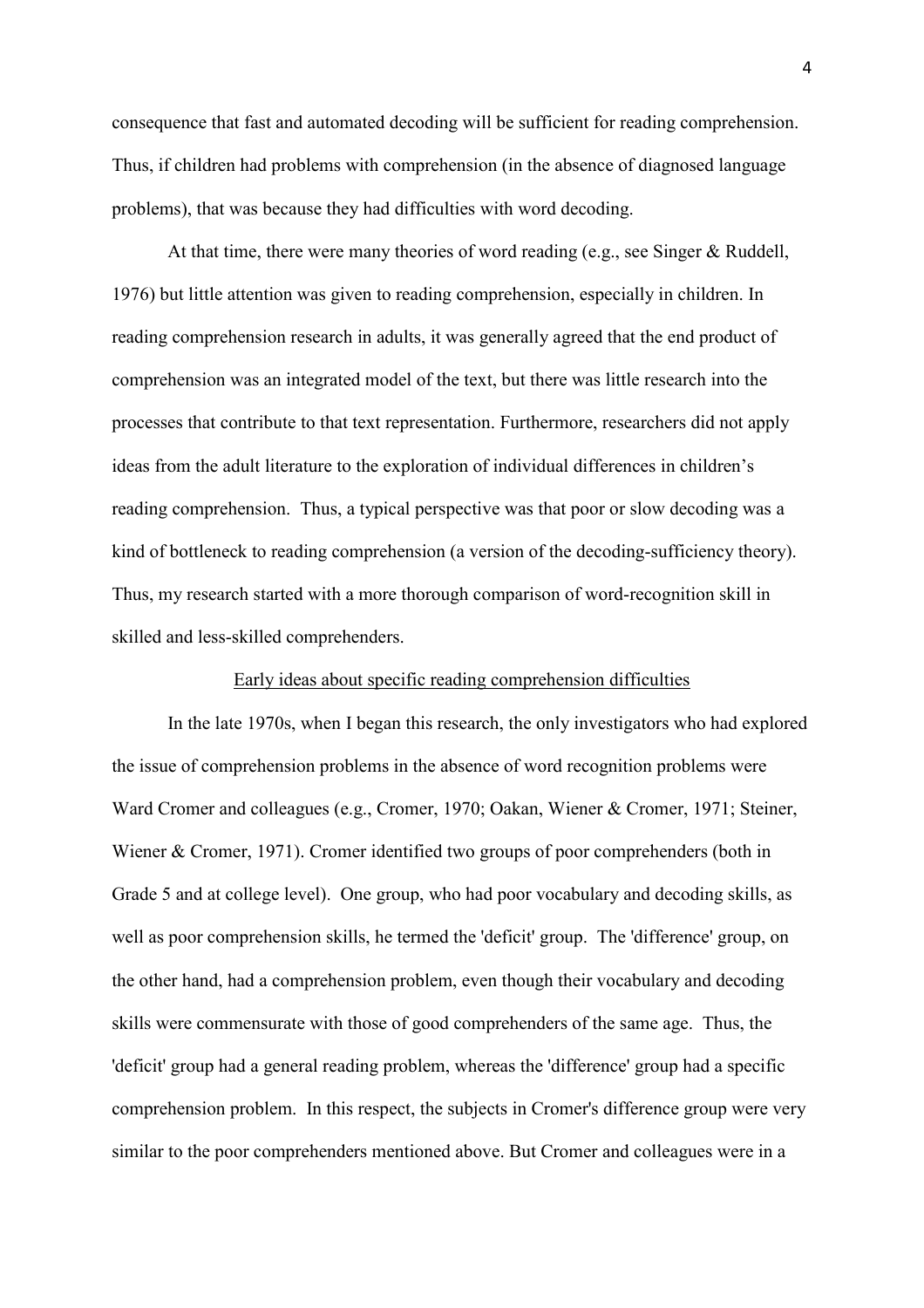minority: The view that children could be truly good decoders but poor comprehenders was given little credibility.

#### Early studies of word and sentence-level skills

In the late 1970s and into the 1980s, Perfetti's Bottleneck Theory (e.g. Perfetti, 1985) was current as an account of reading comprehension problems. The idea was that not only a certain level of word reading ability, but also word-decoding speed and automaticity were crucial to avoid a bottleneck in processing, which would limit comprehension. Thus, it was possible that, although poor comprehenders were all good word readers, there might be more subtle differences in their word decoding. This idea provided the basis for several preliminary experiments. It was clear from Cromer's studies that the way in which such children were selected was critical, and that both single-word decoding skill and language comprehension needed to be taken into account when assessing children's reading comprehension. In most of my early studies, outlined below, reading ability was assessed using one or other version of *The Neale Analysis of Reading Ability* (e.g. 1997), precisely because it provides separate norms for word reading and reading comprehension. Importantly, this assessment is administered one-to-one, and any words that the child cannot read, or misreads, are supplied. Thus, if a child performs poorly on the comprehension questions at the end of a passage, that cannot be simply because they were unable to read the words in that passage. Teachers tended to be of the opinion that the poor comprehenders' problem was that they could read (that is, decode) the words, but didn't know their meanings, so good and poor comprehenders were matched for vocabulary knowledge, using the British Picture Vocabulary Scale (BPVS: Dunn, Whetton & Burley, 1997; a British version of the Peabody), or an adaptation of the Gates-MacGinite Vocabulary Subscale (MacGinitie, MacGinitie, Maria & Dreyer, 2000). Typical groups of good and poor comprehenders are shown in Table 1. It was not until quite recently that researchers have revisited the idea that representations of meaning at the word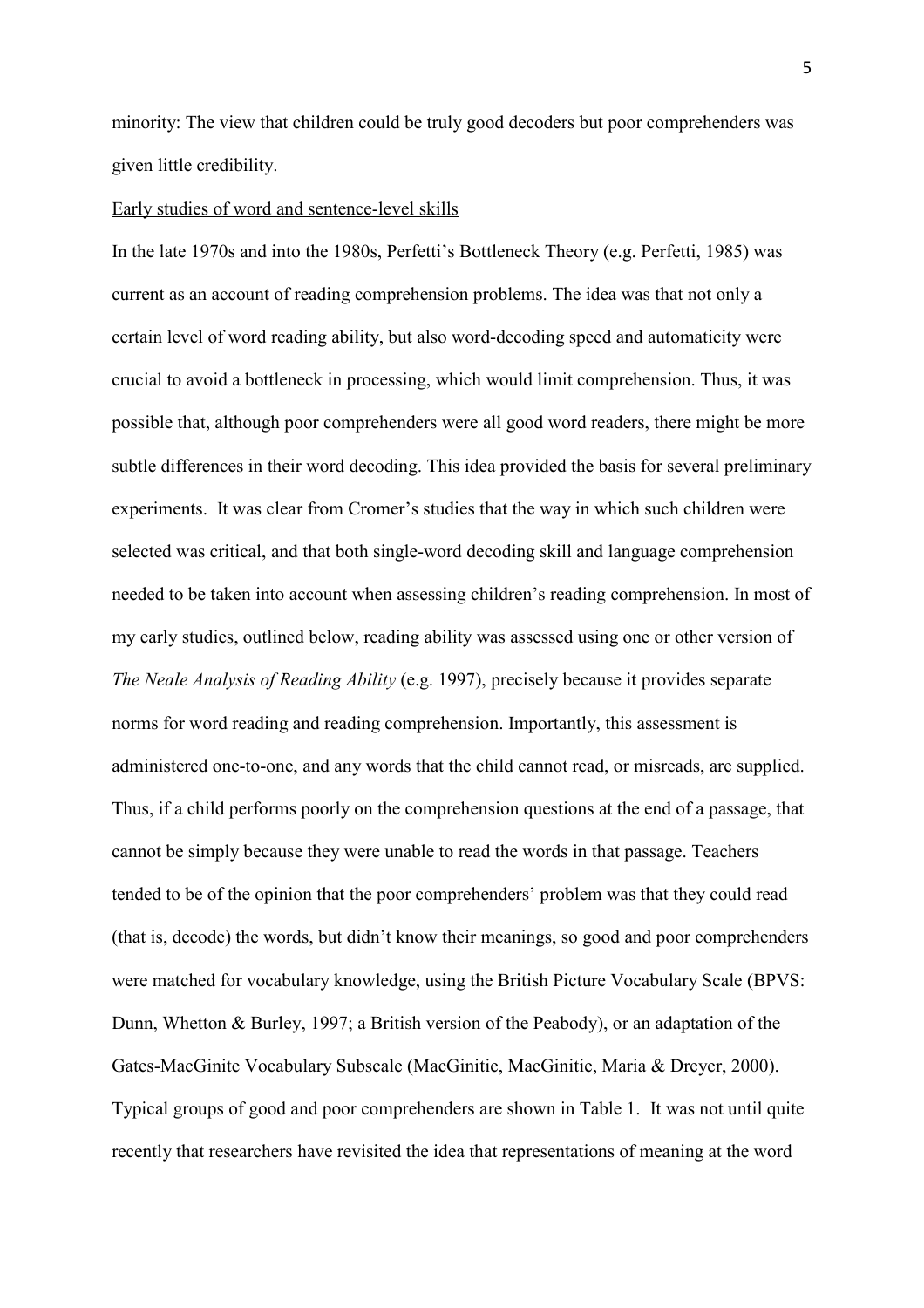level (i.e. vocabulary) might be an interesting source of differences between good and poor comprehenders (see the later discussion of breadth vs. depth of vocabulary).

In an initial study, I assessed speed of decoding (for both words and non-words) and found no differences between the groups. A further study explored the speed and automaticity of access to the meanings of written words, using a picture/word interference task (see Figure 1). This Stroop-like task (in which children are required to name pictures, while ignoring words superimposed on the pictures) was adapted from a study by Golinkoff, Rosinski and Kukish (1975). They had used this task to investigate the relations between decoding, semantic access and comprehension. Their results showed that semantic access is no more automatic in good than in poor comprehenders. But in their experiment, as in almost all studies at that time, reading comprehension was limited by word recognition skill, so the implications of the results for children with specific reading comprehension difficulties are not clear.

As in Golinkoff et al.'s study, children were required children to name, as rapidly as possible, simple words and non-words (CVC trigrams, such as *pog, tiv),* or to name pictures of the objects, with or without words or non-words superimposed on them. The principle is the same as that that produces the Stroop effect: If word reading is automated and cannot be suppressed, then picture naming will be made more difficult if the name of a different object is superimposed on the picture (e.g. a picture of a cat, with the word *pig* superimposed). Thus, the difference in time taken to name pictures when compatible vs. conflicting words are superimposed on them gives a measure of the interference produced by conflicting words, and thus, the extent to which their meaning is automatically accessed. The children were required to name a set of pictures, as quickly as possible, in three different conditions: With congruent label superimposed, an incongruent label superimposed (as shown in Figure 1), or with a non-word superimposed. If any interference effect is semantic, rather than a general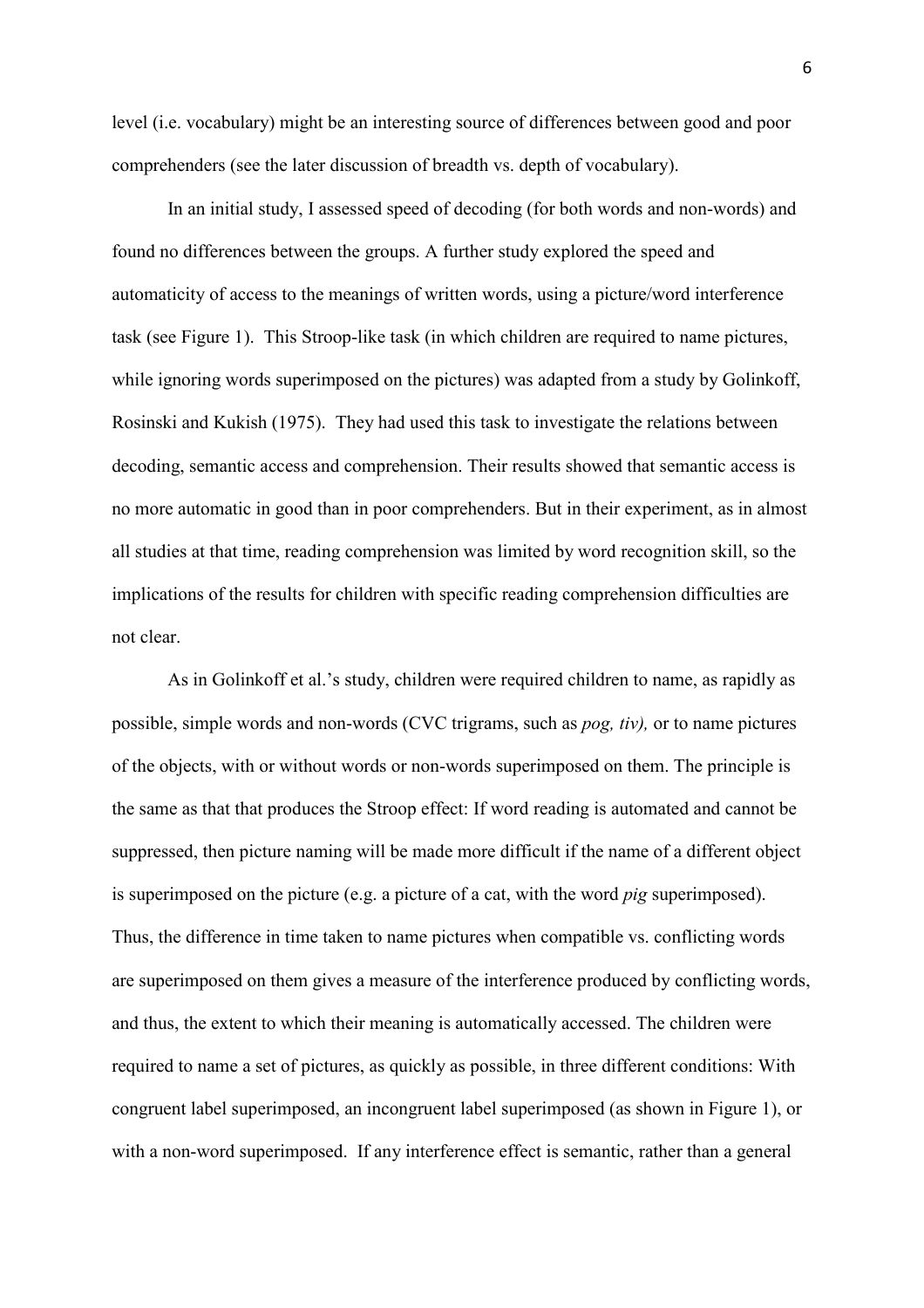interference effect, it should be larger when conflicting labels are superimposed on the pictures than when nonwords are superimposed. In each case, the children's task was always to name the pictures, and ignore the words. There were two further control tasks, which measured the speed at which the words and non-words (trigrams) could be decoded in isolation, and a picture-naming task to ensure that subjects were able to name all the pictures accurately (for more details of this study, see Yuill & Oakhill, 1991).

There were no significant differences between the groups in accuracy or speed of word or trigram decoding and, although the good comprehenders were able to complete the picture-naming task more quickly than the poorer ones, both groups showed a semantic interference effect of a similar size. There were very few picture naming errors, and the only significant difference that emerged between the good and poor comprehenders was the difference in speed of picture naming in general. This result proved interesting in the light of much more recent studies, but at the time it did not catch my attention as it was not an expected finding. Indeed, it conflicted with other results: Perfetti, Finger and Hogaboam (1978), found no differences between good and poor comprehenders in the speed with which they could name colours, numerals and pictures.

In sum, the Bottleneck Hypothesis could not provide an adequate account of children's reading comprehension problems (providing they were matched for word recognition accuracy). However, there were already some indications that these children might have other issues with the representation of lexical information, to which I will return later in this paper.

Early studies also failed to find differences in syntactic skills (as assessed by the Test for Reception of Grammar: TROG2; Bishop, 2003). A full account of these studies of word and sentence-level processing and short-term memory can be found in Yuill and Oakhill (1991*).*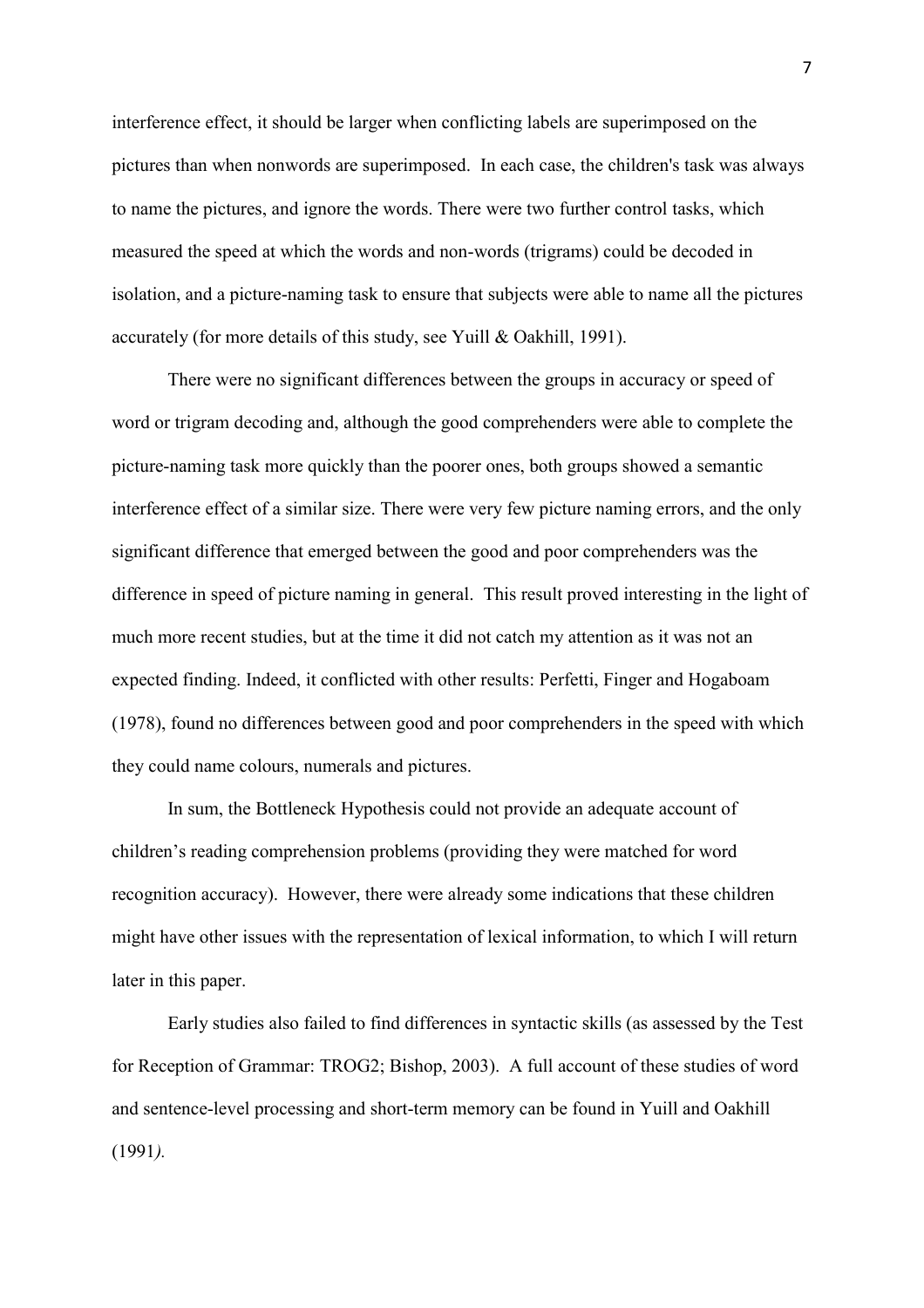Thus far, the outcomes of these studies could simply be regarded as failures to reject the null hypothesis. Since they were conducted long before the days of "Open Science" it was impossible to pre-register and publish such studies. However, what could be concluded was that, if there were differences in automaticity of decoding between good and poor comprehenders who were matched for word reading accuracy, they were likely small and elusive. Thus, the results of those early studies caused me to stop and re-evaluate potential causes of comprehension problems, and it seemed more fruitful to move on to other lines of enquiry.

#### Inference skills (and memory ability)

In the 1970s, John Bransford and his colleagues were beginning to challenge the view that the representation of a text is a linguistic representation of the meaning of the sentences in that text. In a number of ingenious experiments, Bransford and colleagues showed that text comprehension is a "constructive and integrative process": that readers go beyond the words and sentences to construct meaning. $2$ 

Research on developmental differences in inference skills by Paris and colleagues (e.g., Paris & Carter, 1973) raised the question as to whether, like younger vs. older children,

<sup>&</sup>lt;sup>2</sup> With the inspiration and support of Phil Johnson-Laird (my DPhil supervisor), I began to consider children's reading comprehension from a rather different perspective. Johnson-Laird's research interests encompassed both text comprehension and deductive reasoning, but in both cases, his quest was to detail the processes that occur as people reason and construct meaning. It is interesting to note that the collection of papers in which he and Peter Wason republished an edited version of Bransford and McCarrell's (1975) article is called: *Thinking: Readings in Cognitive Science*: i.e. in a book about thinking, rather than reading.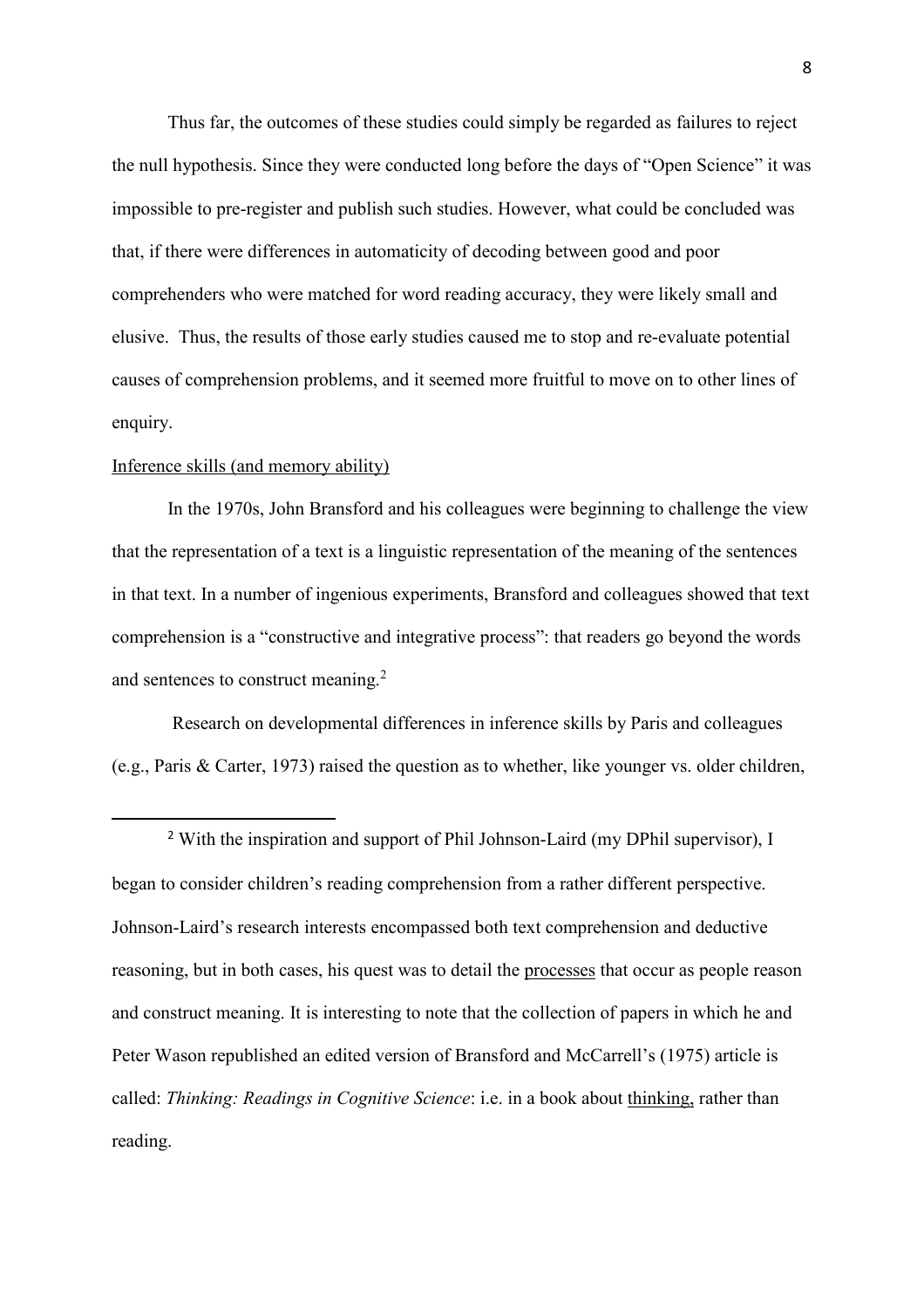good vs. poor comprehenders might differ in their ability to infer information from text. Paris and colleagues used a false memory paradigm, where they asked children to remember a list of sets of three sentences, and then asked them whether or not they had heard specific sentences. For each original set, the children were presented with two sentences that they had actually heard, one sentence that was a valid inference from the information they had been presented, and one that was not. The good comprehenders more often correctly accepted the original, and rejected the invalid inference, sentences but they also made significantly more errors of a particularly interesting sort: they were more likely to say that they had *heard/read* the valid inference sentences than were the poor comprehenders (Oakhill, 1982). A later replication showed that this result held for both reading and listening (Oakhill, Yuill & Parkin, 1986). These results were interpreted as showing that the good comprehenders were making more text-connecting inferences than the poor comprehenders: a finding that has been confirmed in many different contexts since (see below).

Another study of inference in children (Oakhill, 1983), used a task that required instantiation of general terms (inspired by work in adults by Richard Anderson and colleagues: Anderson, Pichert, Goetz, Shallert, Stevens, & Trollip, 1976). The results showed that, given a list of sentences to remember, such as *The fish attacked the swimmer*, the skilled, but not the poor, comprehenders found specific instantiations of words that had not occurred in the sentences to be remembered (*shark*, in the example above), better clues to memory than the words that actually occurred (*fish*); an effect that was not present in the lessskilled group. This finding, although ostensibly on inference from context, can also be considered an instance of evidence that better comprehenders are making more contextrelevant semantic associations from words, and presaged the studies of depth of vocabulary that came many years later.

#### Memory capacity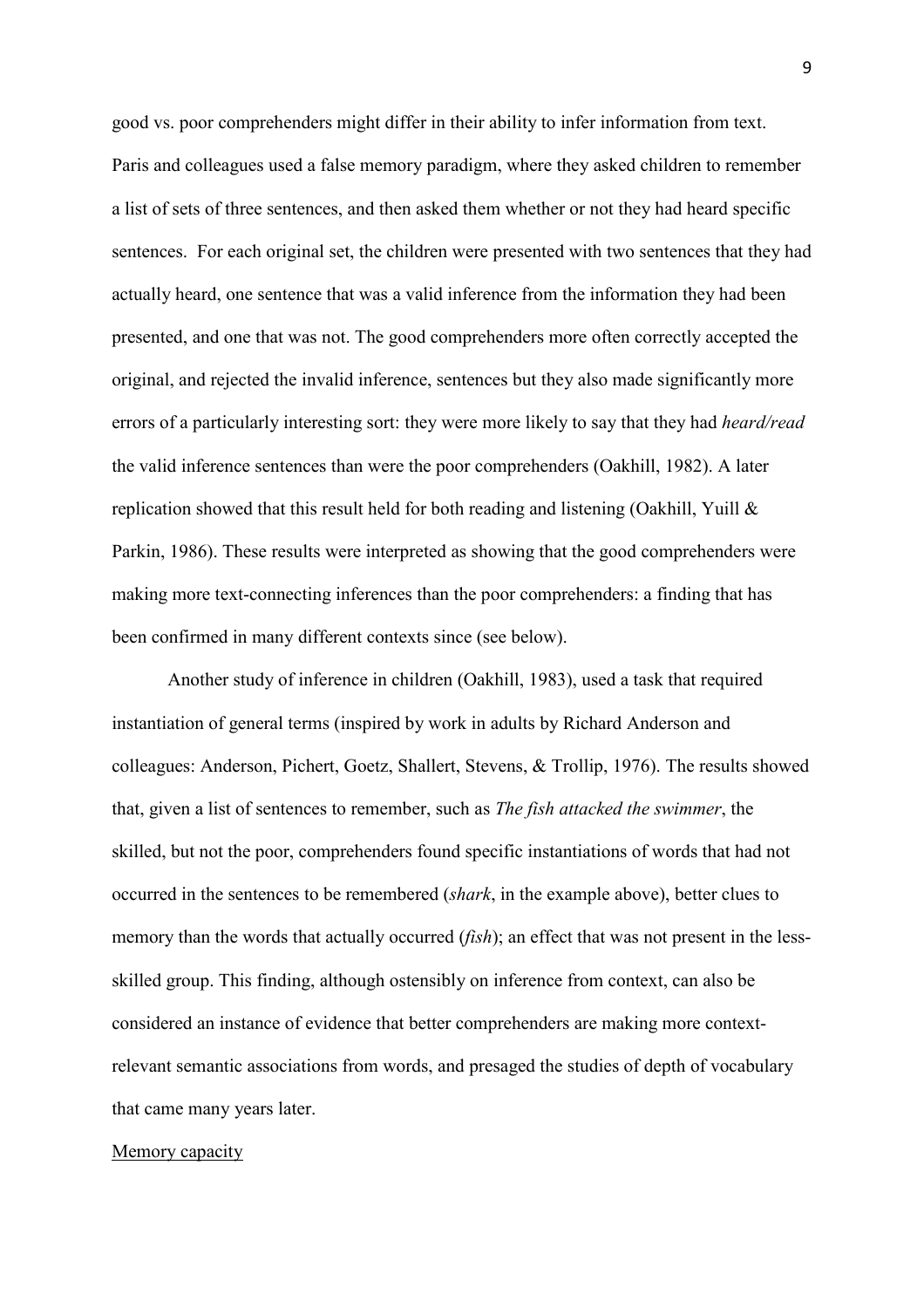Another possibility was that some children simply had more general cognitive difficulties that manifested themselves as comprehension problems; for instance, remembering what they had just read. Indeed, in Oakhill's (1982) study of inference skill, the poor comprehenders showed a tendency to remember less information overall. Thus, perhaps their problems with comprehension were primarily a memory problem? This hypothesis was rendered more plausible by the fact that the Neale Analysis, as administered at the time, depended on memory: the children were not allowed to look back to the text, but had to respond to questions from memory.

Unlike typical dyslexic readers, poor comprehenders were not found to have any problems with short-term memory tasks, such as digit- or word-span (Yuill & Oakhill, 1991). Further investigation provided no evidence for a general deficit in memory for text in poor comprehenders. For instance, Oakhill (1984), asked groups of good and poor comprehenders to answer both literal and inference questions about short texts, in the first instance from memory, and then again with the text to refer to so that they could check their answers, or consult the text in the case of questions they had not been able to answer. The results showed that the poor comprehenders were worse both without the text, and with the text, even though they were encouraged to go back to the text to find or check their answers, and that in both conditions they had particular problems with inference questions. The finding that these problems persisted even when the text was available for them to refer to, clearly demonstrates that their problems could not simply be attributed to poor memory for the texts they had read. In a later study, Kate Cain and  $I^3$  (Cain & Oakhill, 1999), conducted a study where we not only asked questions again with the text available, but also directed the children back to

 $\overline{a}$ 

<sup>&</sup>lt;sup>3</sup> After I had completed my DPhil thesis, most of my studies were conducted in collaboration. In this area, my two primary collaborators (both of whom worked as postdoctoral fellows with me) were Kate Cain and Nicola Yuill and their contributions are evident in many of the studies described in this paper.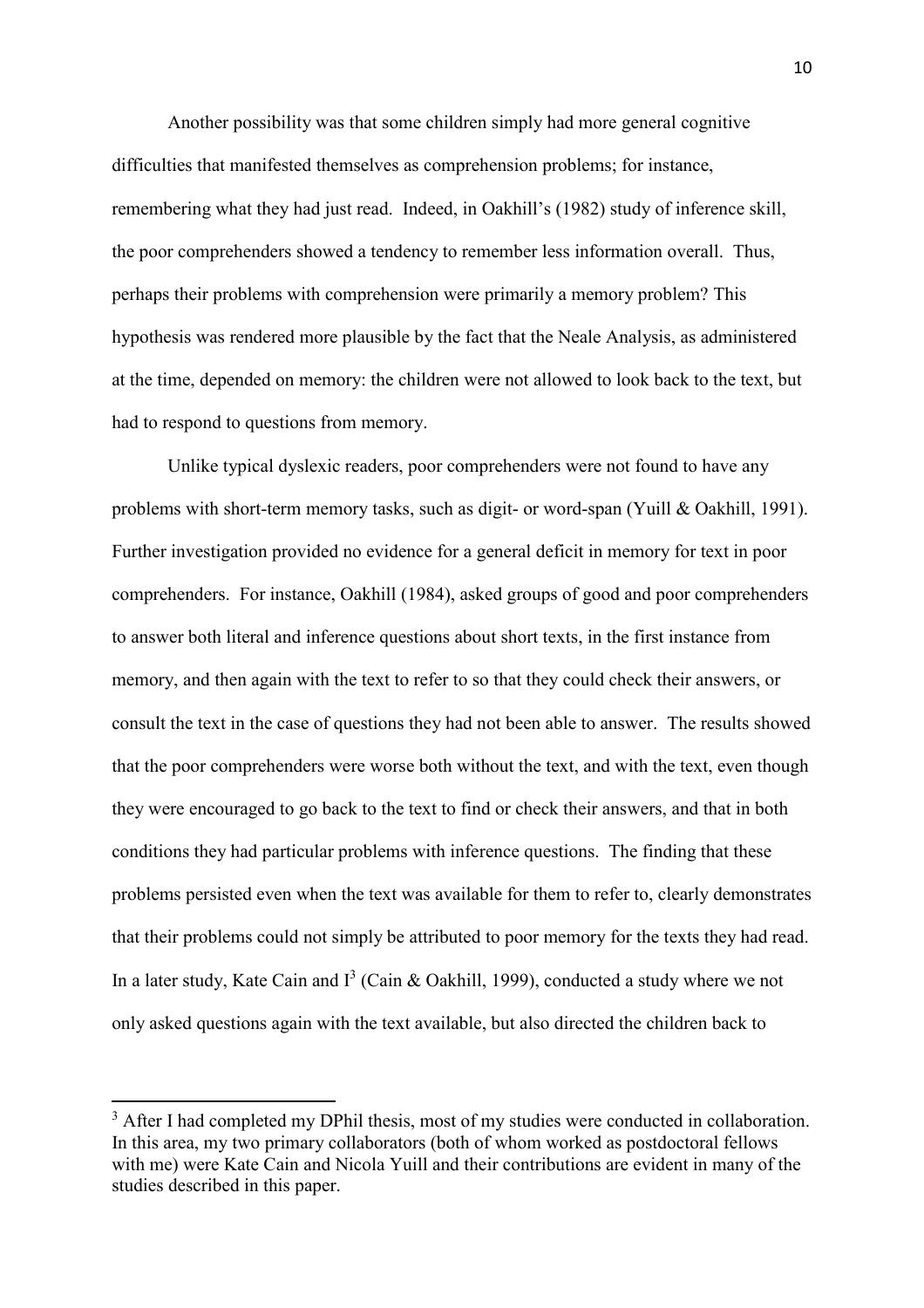relevant parts of the text and asked the questions again. Both groups improved with the direction to the text, but even so, the poor comprehenders still performed more poorly than the comparison group on global coherence inferences.

#### Working memory and text comprehension

As mentioned above, poor comprehension in children who were good word readers could not be attributed to poor short-term memory. But in the early 1980s there was substantial interest in the relation between working memory and text comprehension, mainly driven by Daneman and Carpenter's (1990; 1983) work, and this seemed like a promising route to understanding the basis of text-comprehension problems in children.

My own studies showed that, while good and poor comprehenders showed no differences on classic short-term memory tasks (Oakhill, Yuill, & Parkin, 1986), they did show consistent differences on working memory tasks (including numerical WM tasks) (Yuill, Oakhill & Parkin, 1989). The groups did not differ on the least demanding versions of the tasks (processing and remembering two sets of words or digits) but as the working memory load increased, so did the difference between the groups. The largest group differences were found on a sentence-span task (perhaps because the sentence comprehension component of the task shares a lot of variance with text comprehension). However, no differences were obtained on a spatial working memory span task (Oakhill, Yuill & Garnham, 2011). Others have replicated and extended these findings: Children with poor comprehension skills tend to have lower working memory capacity than children with good comprehension (Cain, 2006; Nation, Adams, Bowyer-Crane, & Snowling, 1999). Even from on these initial findings, it was an obvious hypothesis that verbal working memory capacity might be an important cognitive ability that was limiting reading comprehension in some children because inference and integration of text, and other skills that are related to reading comprehension such as comprehension monitoring, typically require integration of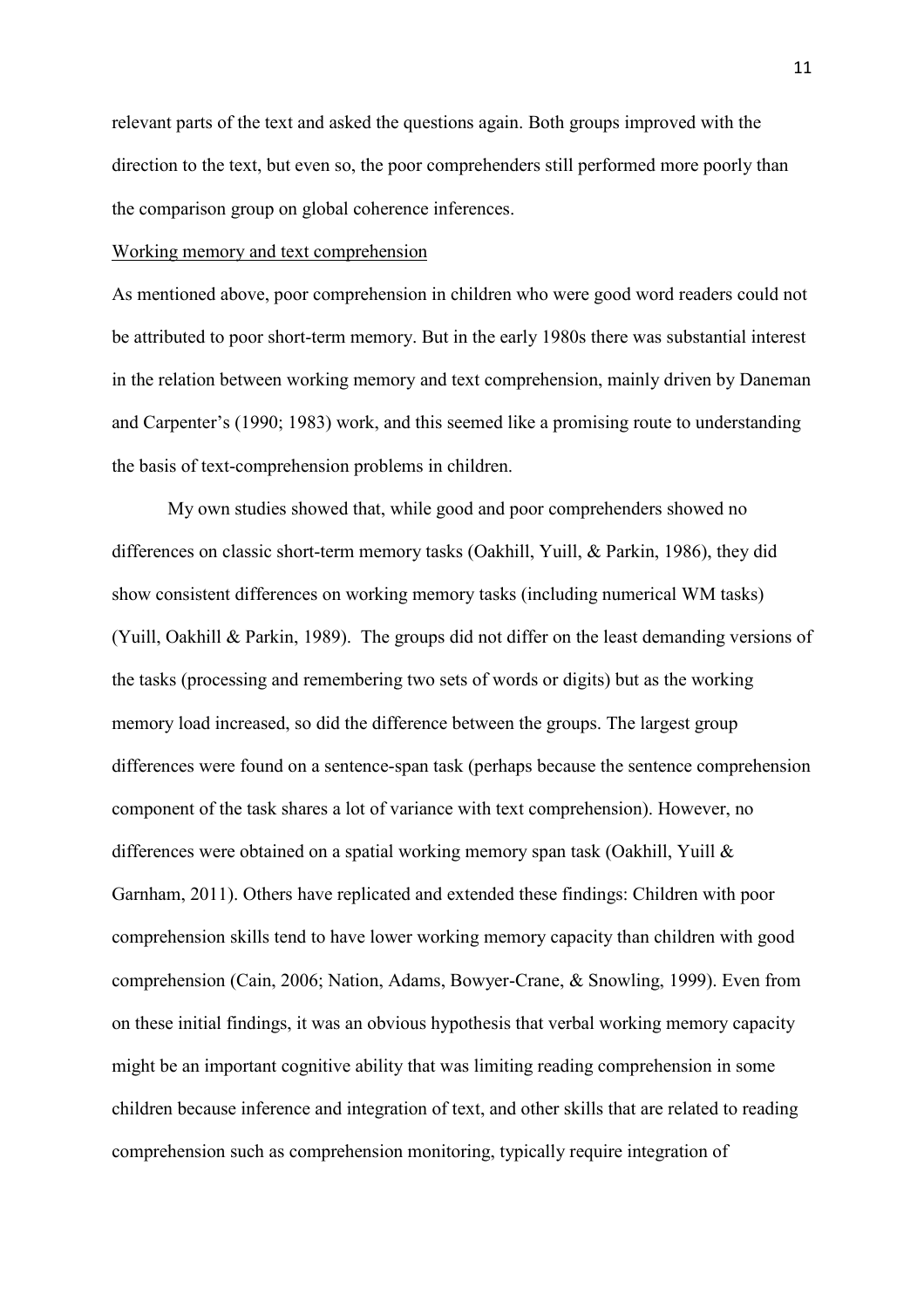information across several sentences in the text, and such integration is likely to be limited by working memory. Some early empirical work provided support for this hypothesis: children with poorer reading comprehension had greater difficulties across a range of tasks that required integration across the text. As an example, on a comprehension monitoring task<sup>4</sup>, poor comprehenders only had greater difficulty in spotting and resolving inconsistencies in the text when the inconsistencies and the information that would help resolve them were separated by several sentences (Yuill, Oakhill & Parkin, 1989). When the inconsistent sentences were adjacent to the resolving information, the good and poor comprehenders showed a very similar level of performance. An example of inconsistent sentences is:

Tommy didn't share his sweets with his little brother.

When their mother saw this, she was very pleased with Tommy.

The apparent anomaly was resolved by using the further information that:

Tommy's brother was very fat and was on a diet.

which was presented either between the inconsistent sentence, or at the beginning of the text. None of the children had problems with the memory or norm questions (e.g., for the example above):

Was Tommy praised or blamed for what he had done?

Would someone usually be praised or blamed for not sharing their sweets?

Furthermore, independent measures of working memory have been found to predict inference making skill in typically developing readers (Cain, Oakhill, & Bryant, 2004). For children with poor comprehension skills, memory is particularly predictive of their

<sup>&</sup>lt;sup>4</sup> The term "comprehension monitoring" is used in slightly different, though related, ways. It can be used to refer to a reader's judgement of their own understanding, but is more typically used to refer to a reader's realisation that something is amiss with their comprehension, and the corollary of that realisation: that some sort of comprehension repair Is needed. Error detection tasks are typically used to measure comprehension monitoring in children.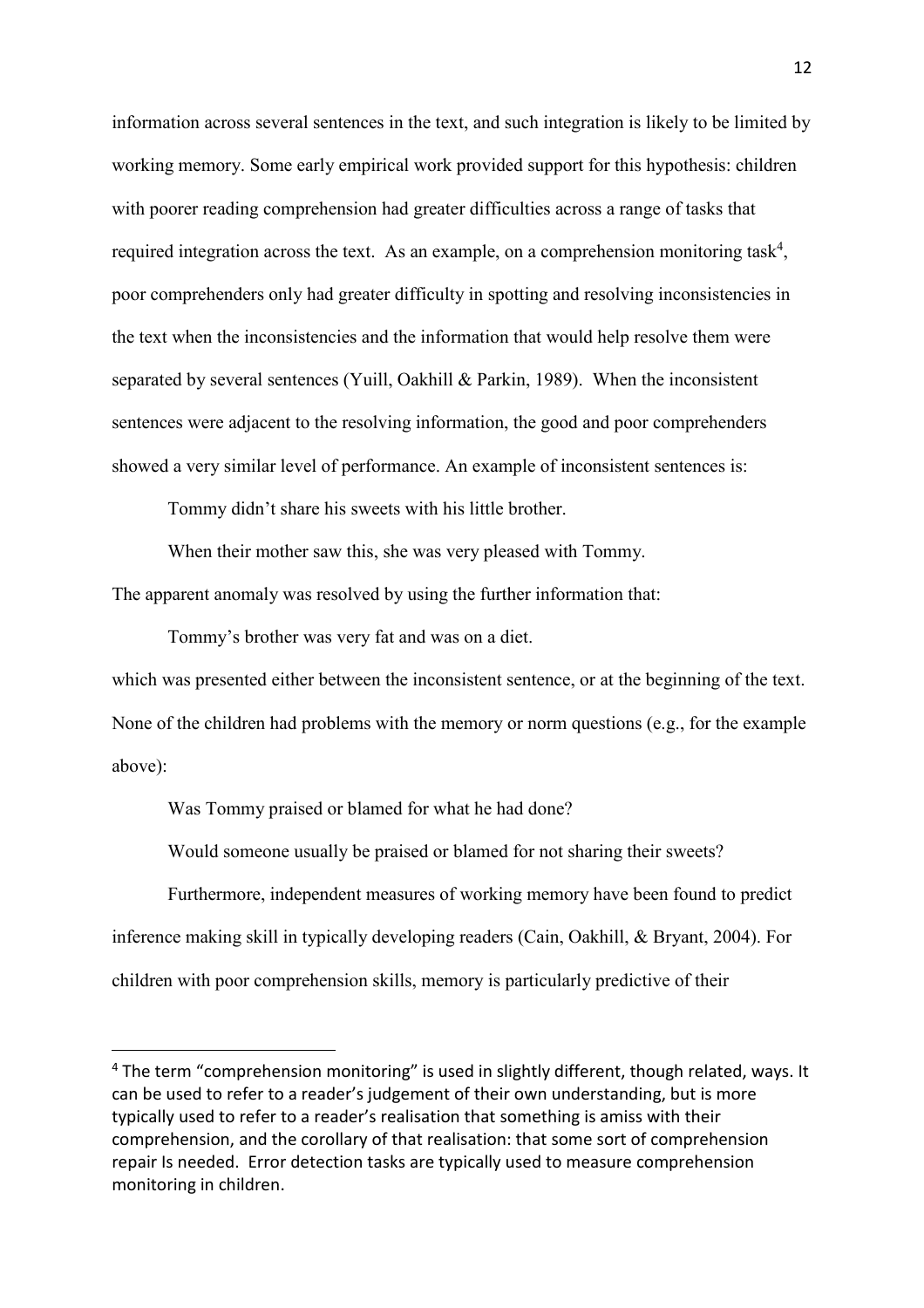performance when the inference required the integration of information in sentences separated by several additional sentences (Barnes, Faulkner, Wilkinson, & Dennis, 2004; Cain, Oakhill, & Lemmon, 2004). A possible alternative interpretation of these, and related, findings is discussed later in this paper.

#### Bringing the strands together: A more coherent model.

For several years, the working memory hypothesis retained its status as (at least a partial) explanation for children's reading comprehension difficulties, and could be used as an explanation of their problems with inference and integration. But it was important to have a broader overview of the processes that contribute to effective reading comprehension in children, how they differ between good and poor comprehenders, how much variance in reading comprehension they explain, and the extent to which they are dependent on working memory.

More recently, researchers have acknowledged that not only many cognitive skills and knowledge are required for effective reading comprehension, but also many comprehensionspecific processes: Not only do words need to be decoded and their meanings retrieved, the meanings of sentences must be derived, information from different sentences integrated, key themes and ideas identified, and inferences made to fill in details and to connect up the text into a coherent representation of the text overall. Furthermore, the reader needs to constantly monitor and reflect on his/her understanding (or lack of) of the text. It is these skills and processes that have been the focus of my later research, for reasons explained in more detail below. In a skilled comprehender these different processes typically go on in parallel, and often without conscious strategic control.

Thus, it is clear that poor text comprehension cannot always be characterised as the result of a decoding problem or some sort of broad cognitive (e.g. memory) problem. There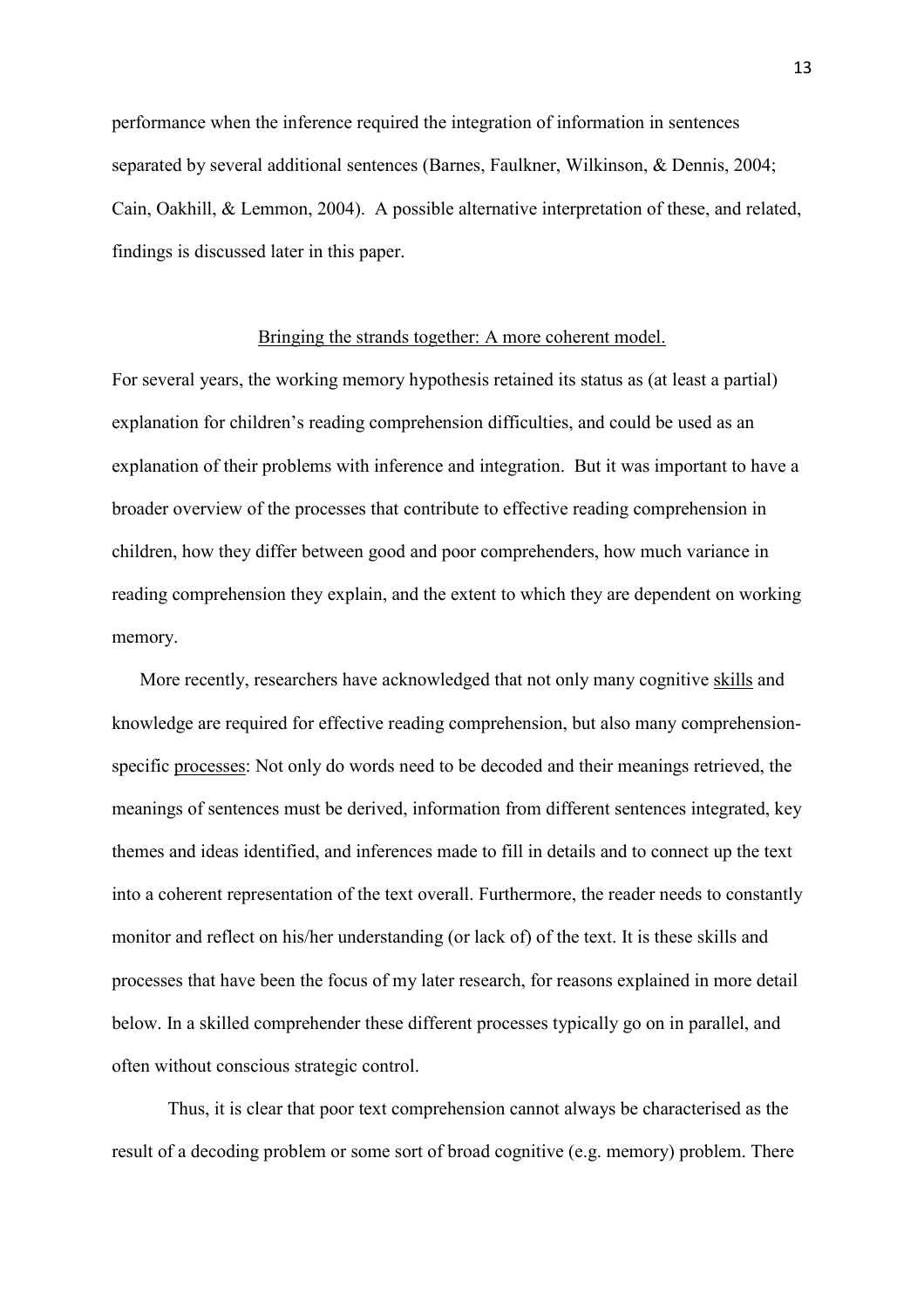appears to be a separate comprehension component to reading. The relation between language comprehension and word reading has been quantified in The Simple View of Reading (Gough & Tunmer, 1986), which argues that reading comprehension ability is the product of word reading and listening comprehension. From this model, four types of reader can be predicted, including the difference poor readers, identified by Cromer.

A helpful way of thinking about these different aspects of reading, and the processes that contribute to them, is the Rope Model: Scarborough (1981) (the basic Rope Model is shown in Figure 2).

#### FIGURE 2 about here

Skilled reading can be conceptualized as the weaving together of the two main strands – efficient word reading and language comprehension – and the focus from here on will be on the threads of skills that contribute to the language comprehension strand. The text representation will be very similar whether it is formed via reading or listening though, of course, reading comprehension requires the additional skill of being able to recognize the words.

#### Models of text comprehension

The language comprehension strand of reading was initially described without much consideration of the skills and processes that might contribute to it. Although, since the beginning of comprehension research, people have agreed that the end product of comprehension is an integrated mental model. But it is only relatively recently that researchers have tried to specify the processes that result in that model. In other areas of reading, such as word decoding and syntactic processing, there are distinct, opposing and empirically falsifiable theories as to how words are read or sentences are understood. In contrast, distinct theories of reading comprehension are more elusive. They might be better described as "frameworks" (see Perfetti & Stafura, 2017). This situation most likely arises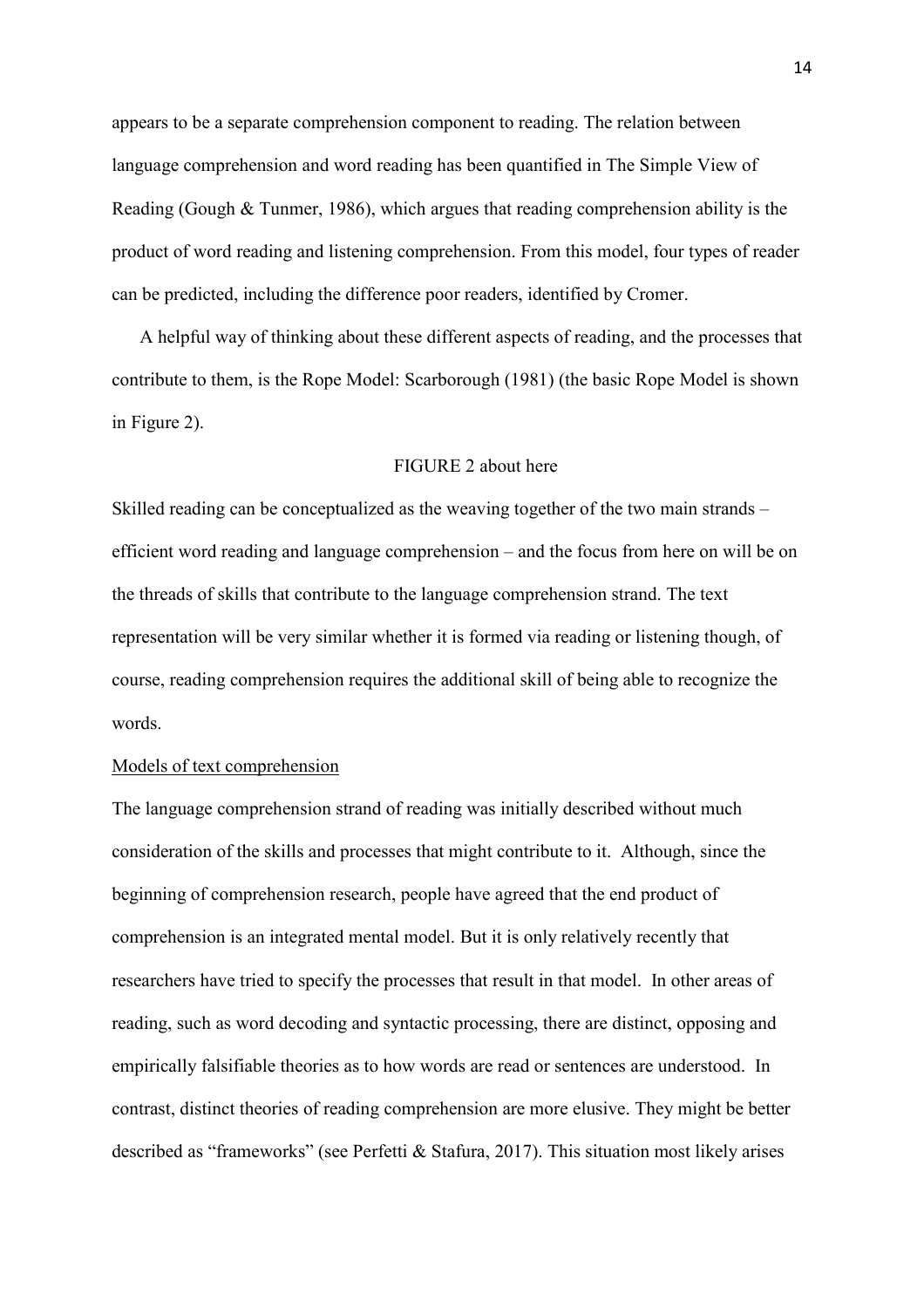because text comprehension is much more complex than other aspects of reading, such as word recognition and sentence parsing, because it requires the successful orchestration of a number of different cognitive skills and abilities, a viewpoint that was only beginning to emerge in the late 1970s (mostly inspired by Bransford's work, as mentioned earlier).

Furthermore, comprehension is not all-or-nothing, in the sense that it either happens or it does not: a reader can have an incomplete, or slightly wrong, interpretation of a text, or one that differs slightly from that of another reader. Thus, although we can state that a person can or cannot accurately read certain words in a text, it does not make sense to say that a certain person makes inferences from text or does not; the criteria for adequate text comprehension are much more subtle. Somewhat different questions are appropriate in relation to text comprehension. So, rather than trying to assess whether or not a particular reader makes inferences, we can ask under what circumstances (text variables, person variables) that reader makes certain types of inference, and whether they make sufficient and appropriate inferences to ensure that they comprehend the text adequately. We can also ask when those inferences are made: immediately as the text is read, or later on when prompted by a question or post-reading task.

Although there are many frameworks or models of skilled text comprehension (see McNamara & Magliano, 2009, for a review), none focus specifically on comprehension development (see Cain & Barnes, 2017, for further discussion on this point). The lack of a single comprehensive theory that can adequately account for text comprehension, its development, and individual differences therein, suggests that it is more productive to think of reading comprehension in terms of the contributory processes, their relative contributions and inter-independencies, and which of these might be lacking in children who experience comprehension problems. In the following sections, I will present more recent research findings, which help to fill in the details of the language strand of the Rope Model.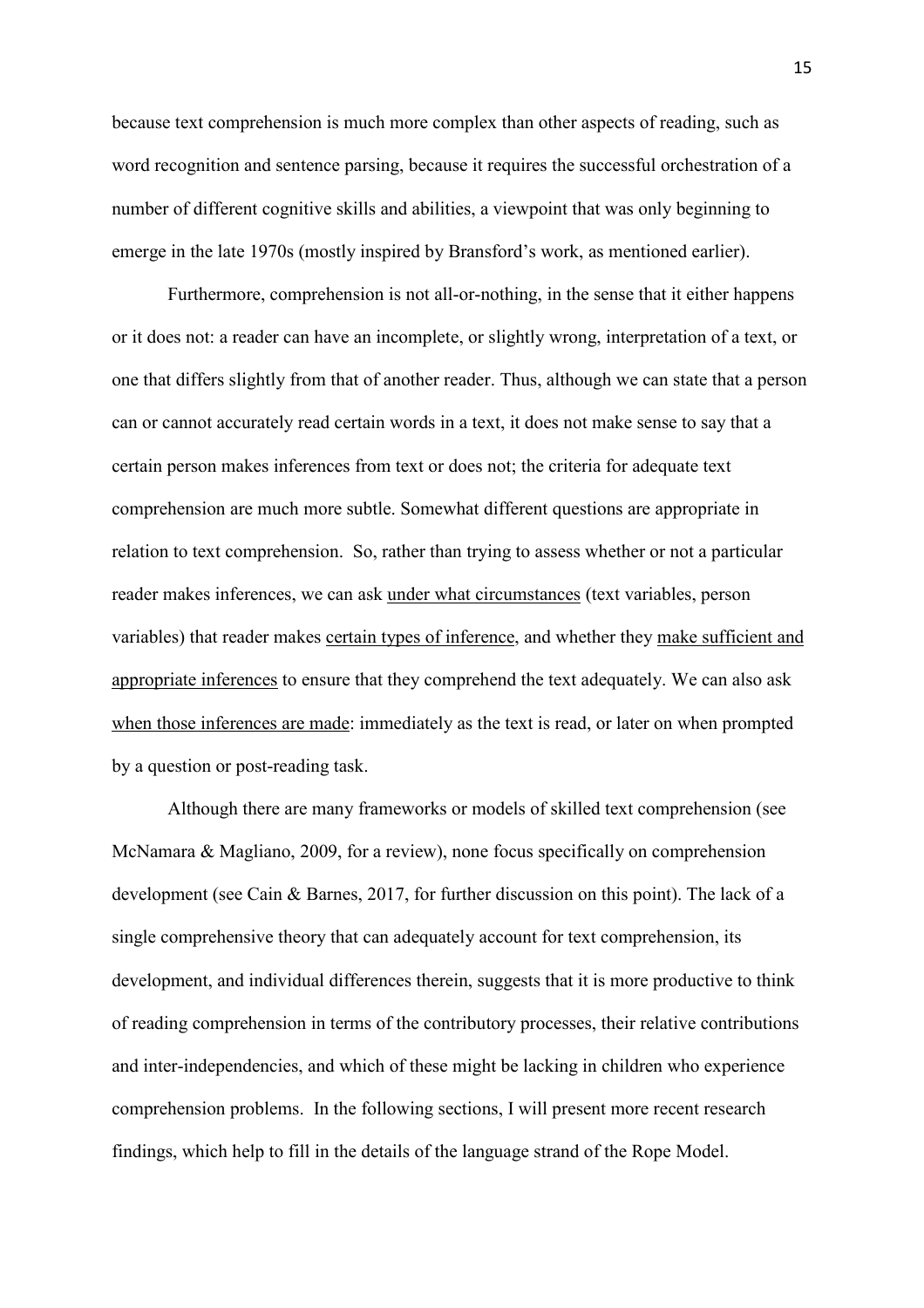#### Processes of comprehension

These processes beyond the word and sentence level are often termed "higher-level" processes, as opposed to the "lower-level" processes such as word reading and access to word meanings. In the studies outlined above, these word-level factors were controlled for (typically by matching groups). However, this matching will have excluded children who had poor comprehension and poor vocabulary, and so perhaps an important explanatory variable (vocabulary) was being ignored. This seems not to be the case: Even though vocabulary (typically breadth of vocabulary – see below) and reading comprehension are typically highly correlated, and there is a causal link between vocabulary skills and later reading comprehension (Quinn et al., 2014; Verhoeven & Leeuwe, 2008), problems with reading comprehension can arise even in the presence of a good vocabulary. Furthermore, variation in comprehension ability cannot be accounted for in terms of variation in vocabulary alone (Oakhill & Cain, 2012). Such findings led to the hypothesis that other, higher-order textlevel processes must be important. Subsequent studies focused on three main areas: inference and integration, comprehension monitoring and text structure understanding. Integration and inference*.* As mentioned above, some earlier studies demonstrated that poor comprehenders had difficulties with the integration of information in text, and this is one area that has been followed up more recently and in more detail. In addition to the integration of information across sentences (resolution of anaphoric links, use of causal and temporal connectives, etc.), the information in the text must be integrated with prior knowledge, and this integration will support inference making. There is now evidence that poor comprehenders have problems with both local cohesion and global coherence inferences. For instance, in Cain and Oakhill's (1999) study, the children read a number of short stories each followed by several questions. Some questions tapped their literal comprehension, and there were two types of inference question. The poor comprehenders performed poorly on both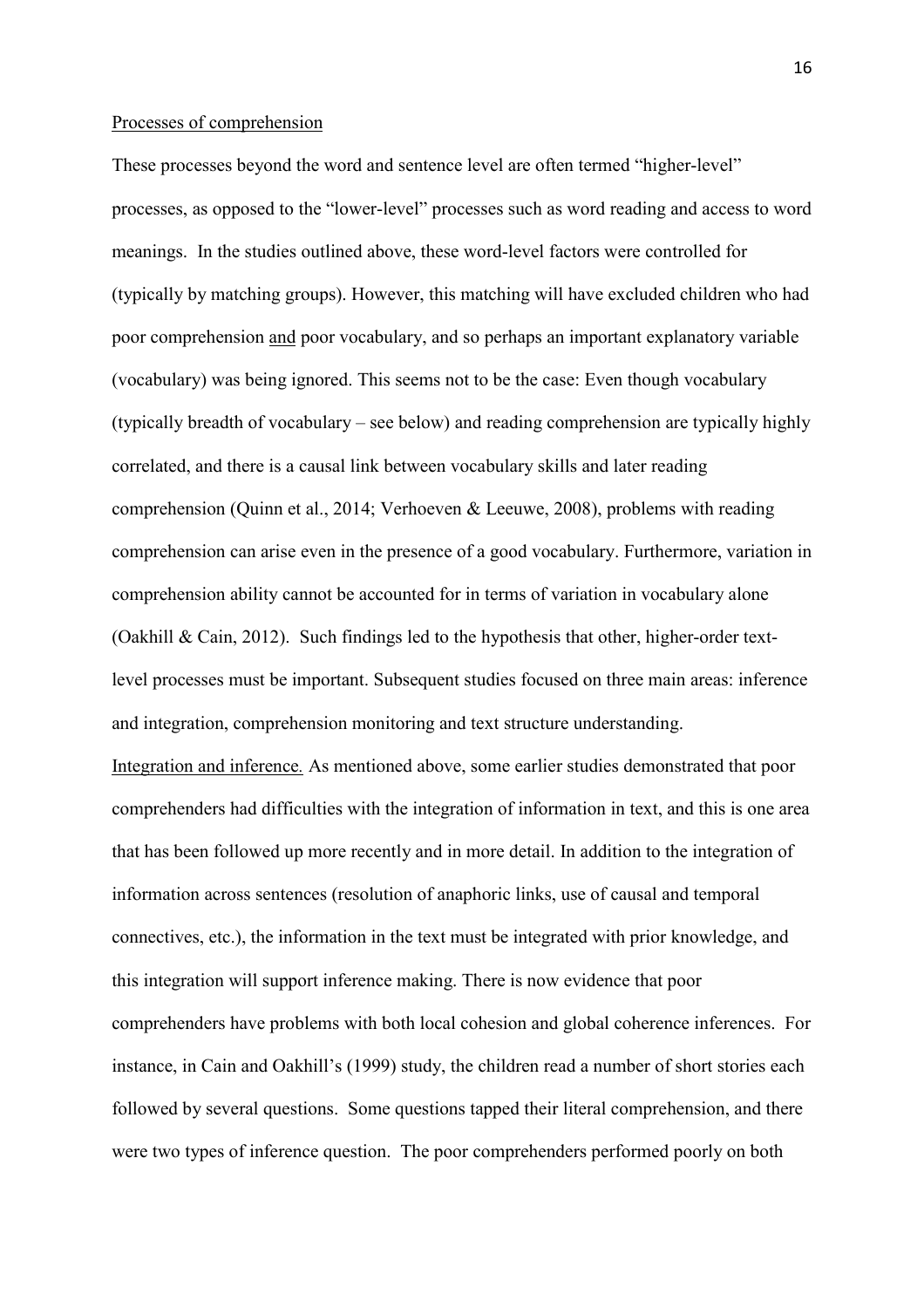local cohesion and global coherence inference questions, but did not have any problems answering the literal questions. More recent research has demonstrated that, even once word decoding skills and vocabulary are taken into account, higher-level skills such as integration and inference making contribute to children's reading comprehension, both within and across time (Bowyer-Crane & Snowling, 2005; Oakhill, Cain & Bryant, 2003; Oakhill & Cain, 2012). Children with reading comprehension problems do not generate as many necessary local cohesion and global coherence inferences as their peers (Cain & Oakhill, 1999; Cain, et al., 2001; Oakhill, 1984). So, for instance, given the following excerpt from a short story:

On their way back, the weather changed. They ran all the way, but were soaked through when they got home. First, they changed out of their wet things. Then they put the clothes in the washing basket. Then they put on some clean, dry clothes and made some hot chocolate. The warm drink soon made them feel better.

A local cohesion question might be "What drink made Ann and David feel better?" and a global coherence question might be: "What was the weather like on the way home?". The former can be answered by making the anaphoric link between "hot chocolate" and "The warm drink", whereas the latter can be answered by using cues scattered throughout the text: "soaked through", "wet things", "put on … dry clothes".

Three main factors seem to be particularly important in supporting inference making: Knowledge, the reader's standard for coherence, and working memory. The role of these factors in supporting inferences will now be addressed.

Of course, vocabulary knowledge and more general background knowledge are crucial to support inference making, as even very simple inferences cannot be made if the reader does not have the requisite background knowledge. But, even when good and poor comprehenders are matched for background knowledge, the poor comprehenders still show specific difficulties with inference questions (Cain, Oakhill, Barnes & Bryant, 2001), which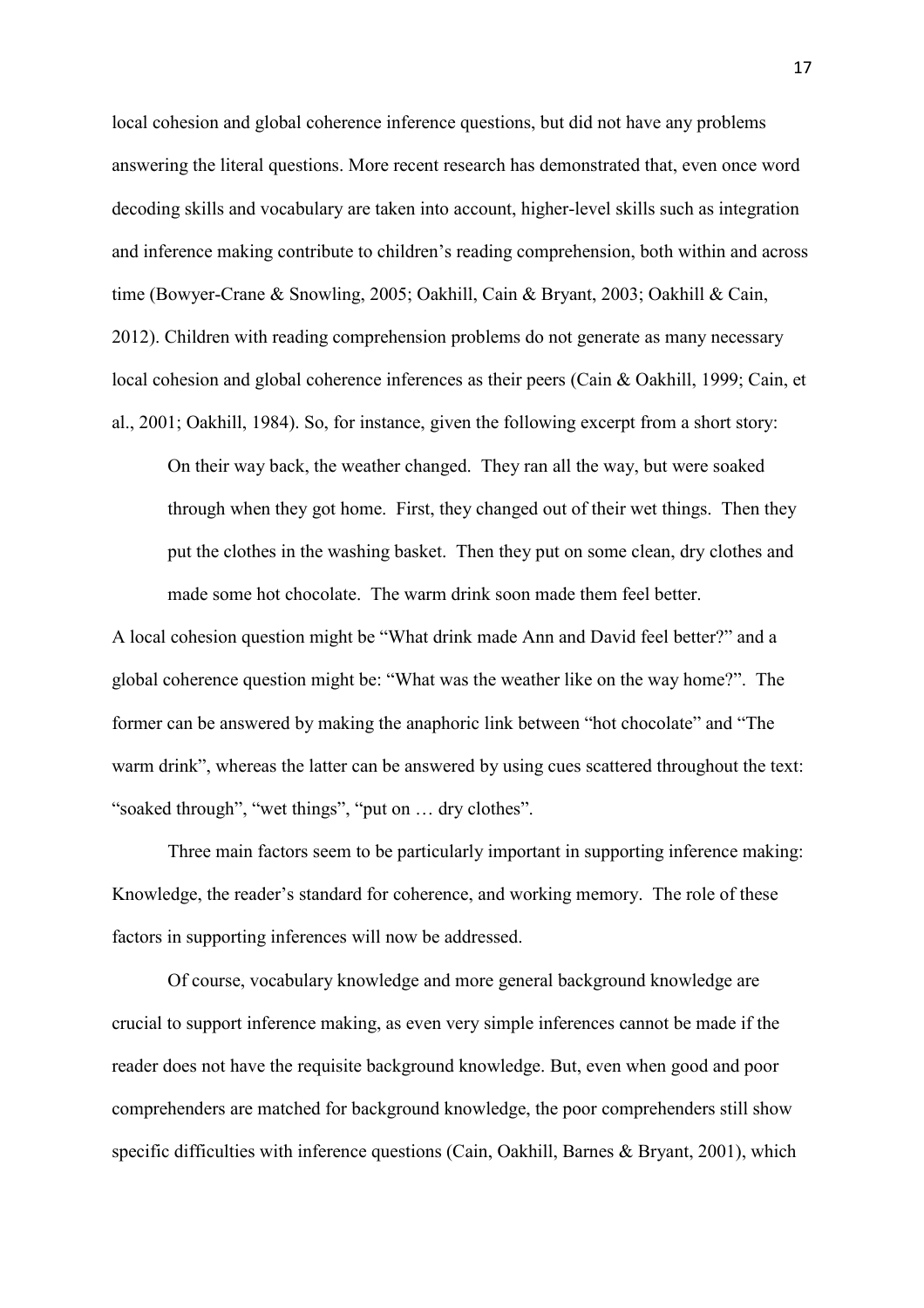can probably be attributed to failures to activate and use relevant knowledge. Further evidence that supports a similar conclusion comes from a study by Elbro and Buch-Iversen (2013). They showed that training with graphic organisers, which focused on the contribution of background knowledge for text comprehension, improved children's ability to make global coherence inferences (i.e. those inferences that require the integration of background knowledge with information in the text).

Variation in children's standard for coherence (van den Broek, Risden, & Husebye-- Hartman, 1995) may also help to explain inference making differences between good and poor comprehenders. Standards of coherence can be described as the criteria for coherence that a reader applies while reading a text. These standards are criteria that a reader can adopt (either explicitly or implicitly) to suit a particular reading task, depending on their required level of understanding. So, for example, a reader who is trying to find a particular fact in a text might skim the text for specific relevant words, and have a very low standard of coherence for the text overall as his/her aim is not to read to understand the text in general. Children who are good comprehenders are sensitive to different task goals. For instance, when told that they will be tested on their memory for the content of a text, they take longer to read it, and also remember more of its content compared to a 'reading for pleasure' goal. In contrast, poor comprehenders do not adjust their reading in response to different goals (Cain, 1999). This ability to set appropriate standards for coherence may we be related to children's ability to monitor their own comprehension (see below).

Finally, as outlined above, relations between children's inference skills and working memory have been shown (Barnes, Faulkner, Wilkinson, & Dennis, 2004; Cain, Oakhill, & Bryant, 2004; Cain, Oakhill, & Lemmon, 2004).

Monitoring. A second main area of investigation was the relation between comprehension monitoring and reading comprehension. Typical comprehension monitoring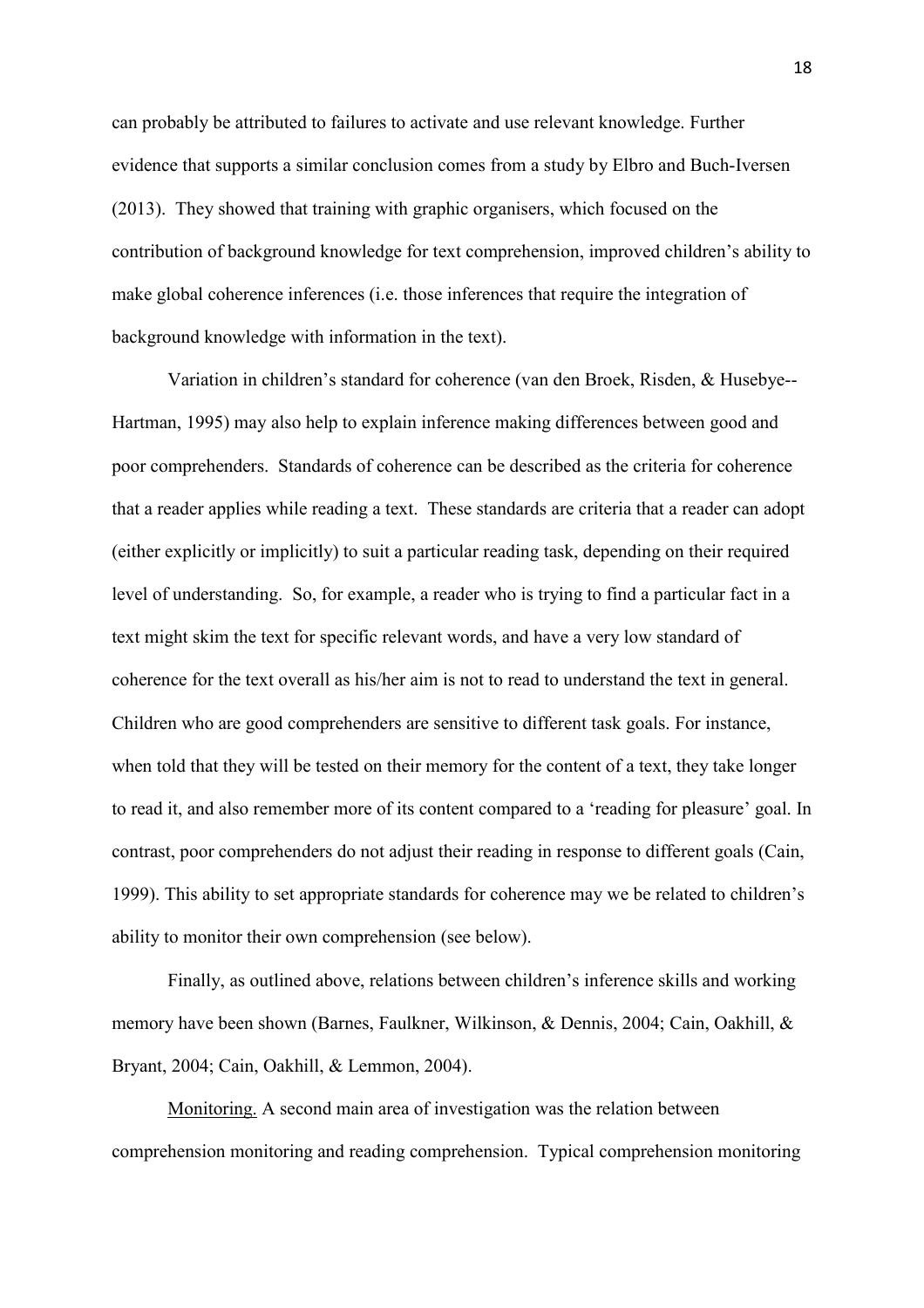tasks (error-detection tasks), and the results of group comparisons on such tasks, have already been described briefly above. For example, a study by Oakhill, Hartt and Samols (2005) showed that children identified as poor comprehenders have difficulties in detecting internal inconsistencies in texts (of the sort described above), but have particular difficulties when the inconsistencies are not in adjacent sentences in the text (i.e. the information that had to be integrated in order for the inconsistency to become apparent was separated by several sentences in the texts). In this study, an assessment of numerical working memory was also included, to explore the relation between comprehension monitoring and performance on the error detection task. However, the relation between the children's performance on the working memory tasks and performance on the comprehension monitoring task (a task that requires both integration and anomaly detection), was not as expected. It was predicted that working memory would be a stronger prediction of error detection in the far than in the near condition. In fact, working memory was the stronger predictor of error detection performance in the near condition and comprehension skill in the far condition. A possible explanation of this finding is that the poor comprehenders do not set up an adequate text representation (or mental model) as they read, so that information later in the text is not necessarily recognized as being in conflict with information presented earlier because the representation of the earlier text was inadequate or incomplete. Thus, the results are consistent with the idea that working memory supports local text integration, but that integration across wider stretches of text is more dependent on the quality of the reader's mental model thus far.

Structure awareness. The third main area of investigation was understanding of text structures (particularly story structures). A range of tasks have been used to explore children's understanding of text structures. This range is noteworthy because some of the tasks did not require reading (understanding and re-telling a story from a pictures sequence;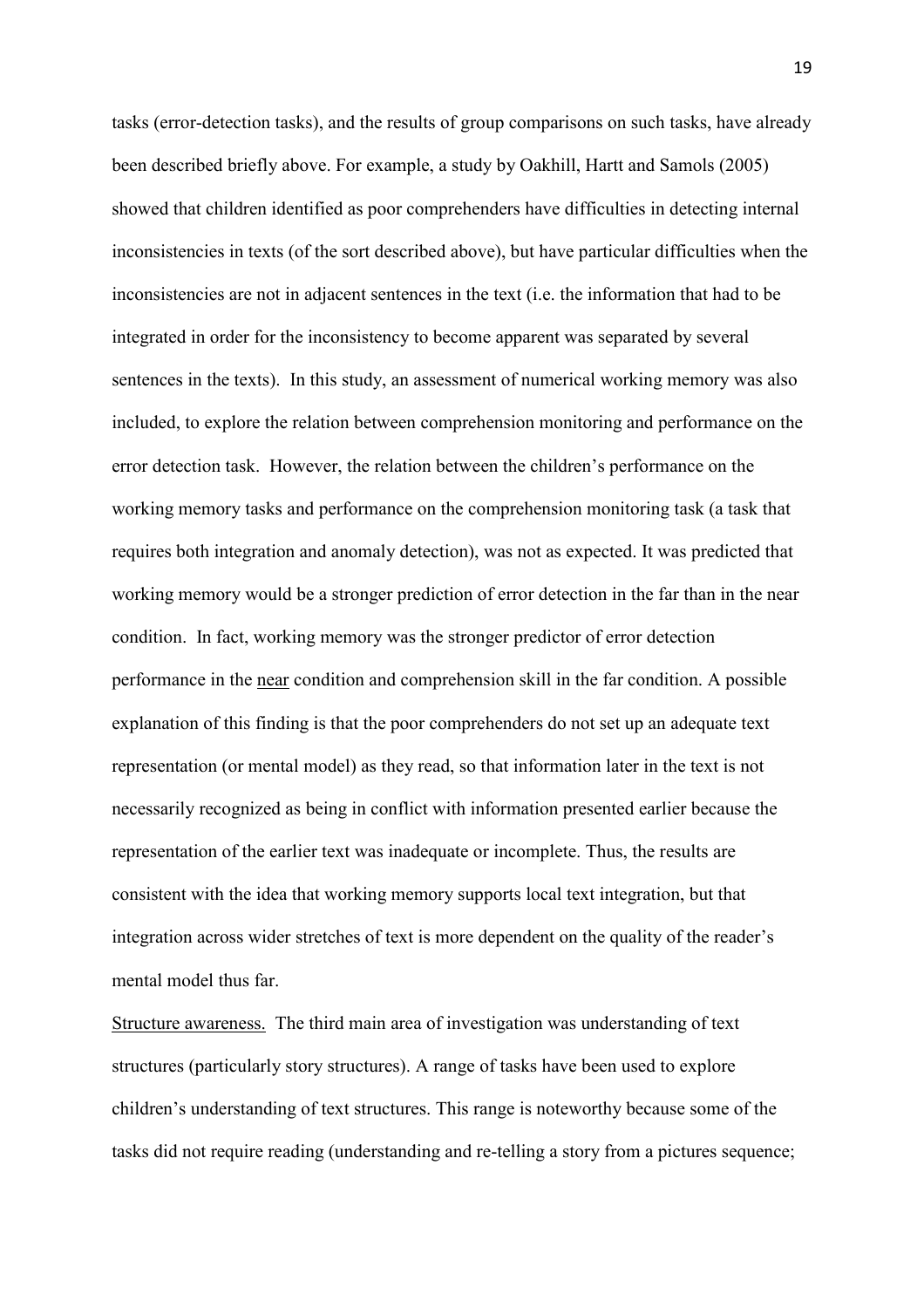telling a story based on a given title). We have found that poor comprehenders perform worse on a task that requires them to reorganize a set of jumbled sentences into a coherent story ("story anagram task") (Oakhill, Cain & Bryant, 2003). They are less good at picking out the main point of a picture story from a set of alternatives (Yuill and Oakhill, 1991). Furthermore, in an oral story production task (where they were given a topic on which to base their story), poor comprehenders produce less well-structured stories - their stories are have poorer global coherence, and often lack a main point (Cain & Oakhill, 1996). More generally, the quality of children's story structures is linked with their reading comprehension and reading difficulties (Cain, 2003; Shapiro & Hudson, 1997). Cain (2003) found that 7- to 8-year-old children with reading comprehension difficulties were poorer at telling wellstructured stories than their peers.

The link between story structure awareness and reading comprehension is further supported by other findings. For example, poor comprehenders have been found to be less likely than their peers to produce continuations of stories that fit in with the structure of the stories (Englert & Thomas, 1987). Even with informational text, poor structure awareness is linked to poorly structured understanding and recall even with well-structured texts (Taylor & Samuels, 1983).

#### Causal influences on comprehension development

By the end of the 1990s, there was substantial evidence that certain skills were correlated with reading comprehension, and more information about the potential strands in the Rope Model, but little or no evidence for causal links. Fundamentally, we still had only a catalogue of processes on which poor comprehenders and skilled comprehenders differ, and no evidence as to whether or not any of these processes were causally implicated in reading comprehension. It is important to know about potential causal links because if the point is to help poor comprehenders to improve their comprehension (and young children to avoid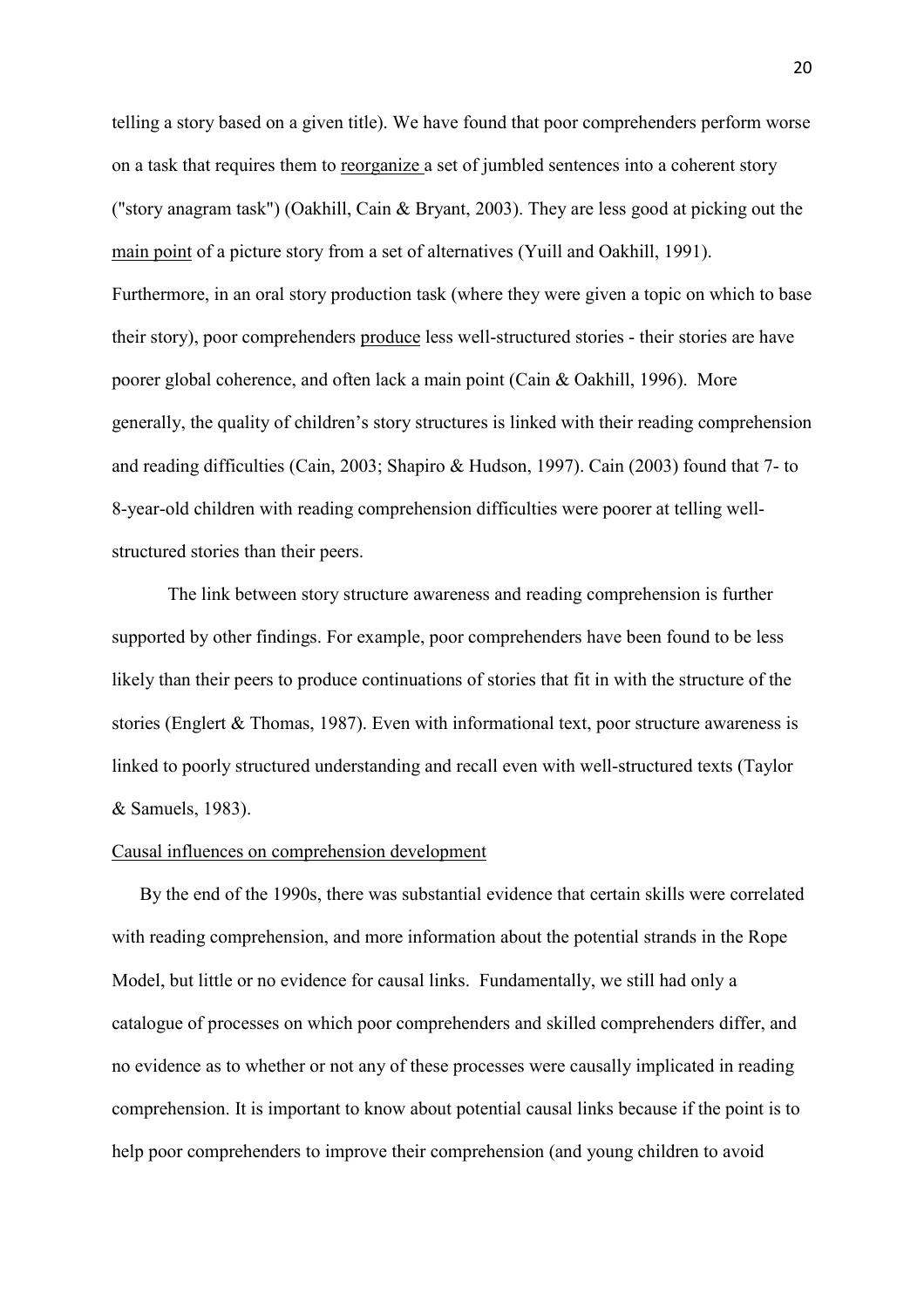comprehension problems) then there is a need to identify, train, and support the skills that have a causal influence on reading comprehension. It is well known that lots of reading helps develop many skills and abilities, including reading comprehension (e.g. Guthrie & Humenick, 2004) so there is little point in investing time and resources teaching children skills that they would develop simply by being encouraged to read more. Of course, it is most unlikely that cause flows in one direction only: it is much more likely that there is reciprocity between reading comprehension and the component skills and processes. But even if there is bi-directionality, teaching children to use skills and processes is likely to improve their reading comprehension over and above just reading.

We took a three-pronged approach to exploring causality, using comprehension-agematch studies, training studies and a longitudinal study. Research using comprehension-age match and longitudinal designs, and training studies provide evidence that difficulties with inference are causally implicated in children's reading comprehension, and particularly reading comprehension breakdown. Comprehension-age-match studies rule out reverse causality, but cannot prove causality (a detailed discussion the interpretation of this design can be found in Cain, Oakhill, & Bryant, 2000). Poor comprehenders make fewer inferences than younger children matched for absolute level of comprehension skill on a standardized reading test (a comprehension-age match group design), which suggests a causal relation between inferences and comprehension skill, rather than vice-versa (Cain & Oakhill, 1999) and similar results have been found for understanding of text structure: Cain (2003) found that 7- to 8-year-old children with reading comprehension difficulties were even poorer at retelling well-structure stories than 6- to 7-year-old children who were matched on level of reading comprehension.

The second type of study used to address causality is a training study. The assumption of such designs is that, if less-skilled children are trained on a target skill, and their reading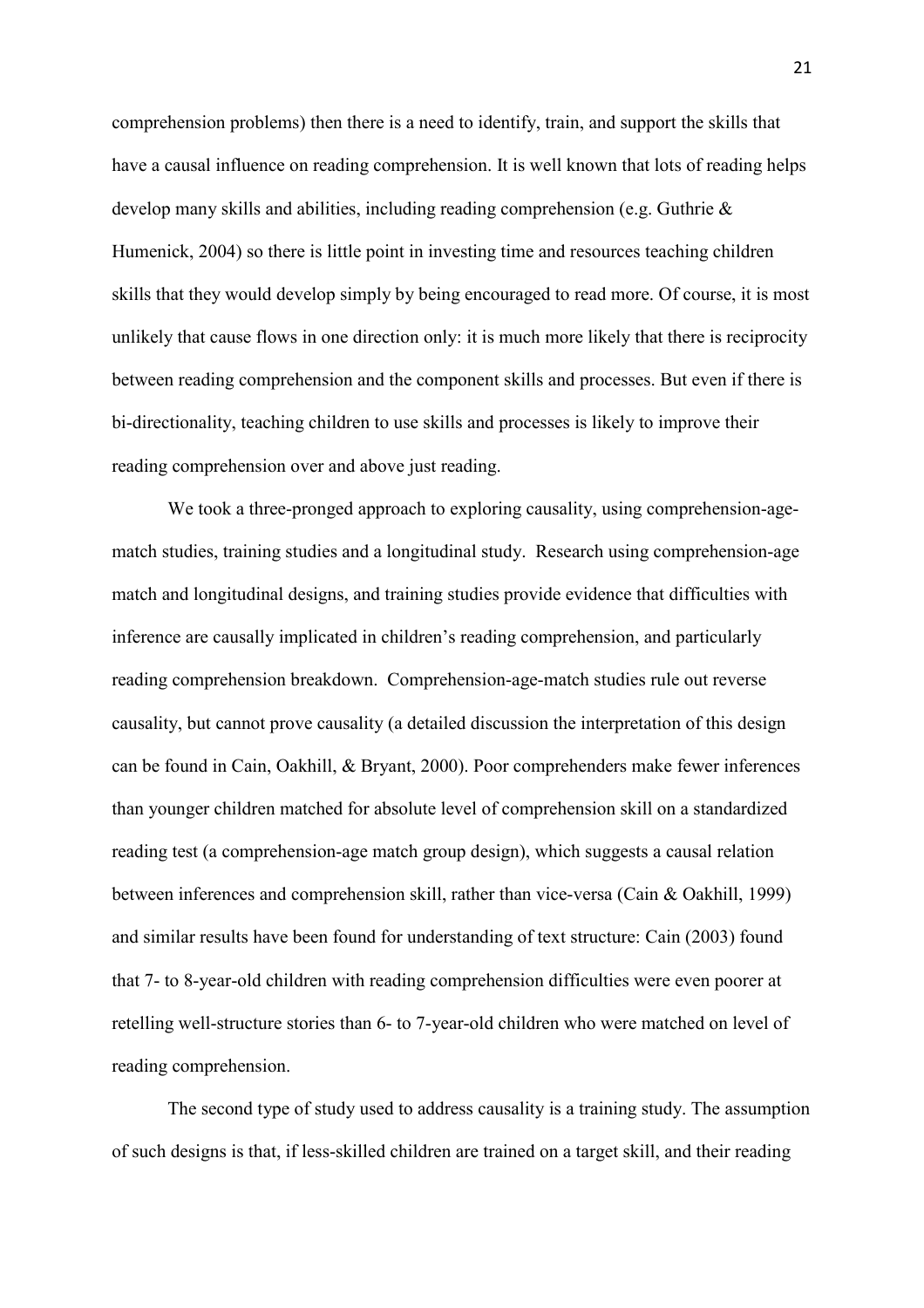comprehension subsequently improves (in comparison to an appropriate control group), then it is very likely that that skill was causally implicated in their improvement in comprehension. Training poor comprehenders to be more aware of the need to make inferences results in gains on standardised assessments of reading comprehension, in addition to better inference skills (Yuill & Oakhill, 1988). A different approach uses graphic organisers to make students aware of their own contributions to inferences, by drawing on their background knowledge (Elbro & Buch-Iversen, 2013). In both cases, increased performance on a standardised comprehension assessment was demonstrated. Training of text structures has also been shown to improve not only understanding of text structures, but also reading comprehension (e.g., Hebert et al. 2016).

Finally, we have evidence that all three sets of skills are causally implicated in comprehension development from a longitudinal study: inference skills, story structure understanding and comprehension monitoring predict reading comprehension longitudinally even when the autoregressive effect of reading comprehension, verbal IQ, vocabulary, and other potentially contributory variables have been controlled (Oakhill & Cain, 2012). Thus, the contribution of these skills is not simply because of the early association with comprehension, providing good evidence that they are causal factors (see de Jong & van der Leij, 2002, for support for this argument).

In our longitudinal study, a supplementary finding (which is highly consistent with the Rope Model) was an almost complete dissociation between predictors of word reading and predictors of comprehension (see also Muter, Hulme, & Snowling, 2004). This pattern suggests that comprehension does not necessarily develop automatically once word decoding is proficient (in line with my early findings), but that it is dependent on different skills, and may need specific teaching. Indeed, our early work (Yuill & Oakhill, 1988) has provided the basis for a very successful inference training programme in the UK (*Inference Training:*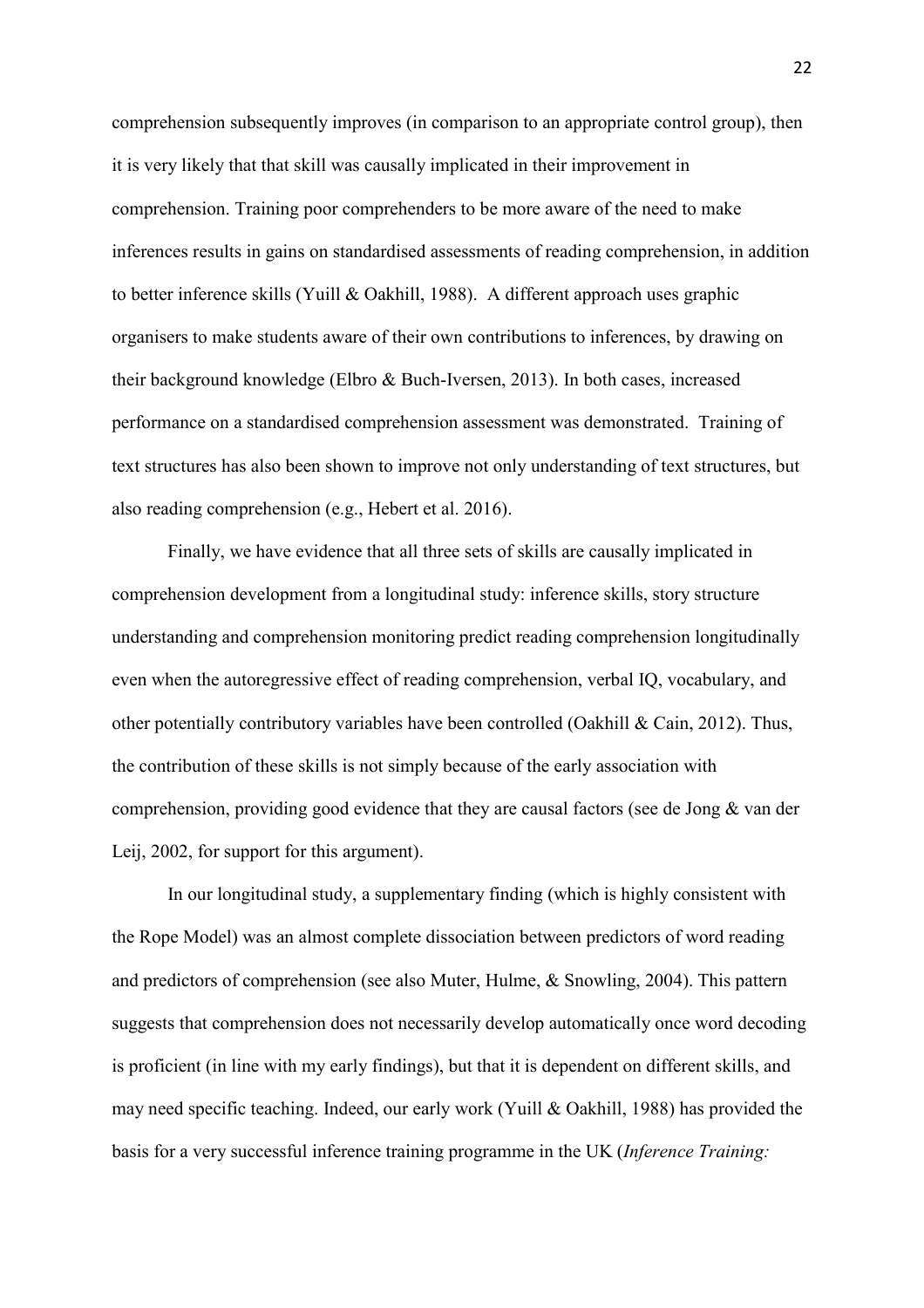Whatmuff, 2013), and many of our studies are cited as the inspiration for comprehension training programmes in the UK (e.g., *the Reading for Meaning Project*: Clarke et al., 2010) and elsewhere (e.g. *LEE Comprehensivamente*, Fonseca et al., 2011, in Argentina).

It should be noted that this longitudinal study was carried out with a population who showed a normal distribution of word reading and reading comprehension – not the selected groups that we had used previously. We have moved towards using regression-based methods rather than comparing groups, because the group comparison ignores the fact that there is a real continuum of skills.

In the longitudinal study, verbal working memory assessments were found to be significantly correlated with reading comprehension (both within each time point, and across time). However, it is noteworthy that, when pitted against the other variables, verbal working memory did not predict significant variance in reading comprehension (either within, or across, time), thus providing no evidence for a causal effect. Perhaps, as suggested by those earlier results (that working was more important for close error detection and comprehension important for more distant error detection), working memory is important for the integration of local information, but what is important for understanding the text as a whole is that the reader starts to build a mental model right from the outset so that new information can be fitted into that model. After all, even a short text is too long to be held in working memory as traditionally thought of (though see Ericsson & Kintsch's idea of "long-term working memory": 1995).

Based on the above findings, we can now elaborate on the Rope Model to represent the different skills and processes that contribute to reading comprehension. Figure 3 shows an adaptation of Scarborough's original Rope Model to reflect this more detailed thinking about the components of reading comprehension.

#### FIGURE 3 about here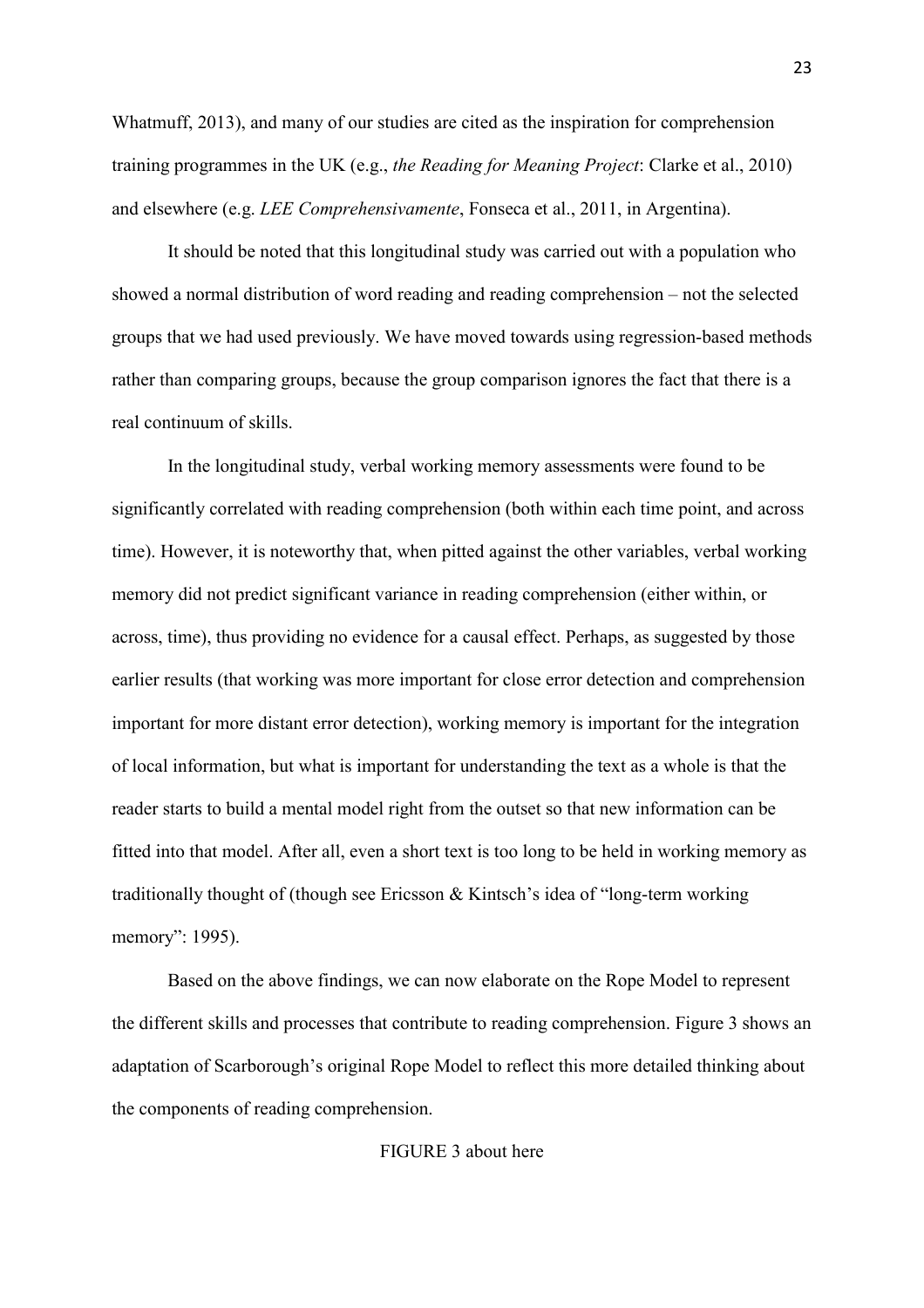#### The return of vocabulary: A deeper look

A further issue is that the relation between vocabulary and comprehension might depend on how vocabulary is assessed: More recently, we have considered the role of different aspects of vocabulary knowledge and their relation to reading comprehension. The most commonly used assessments of children's vocabulary measure vocabulary knowledge at relatively shallow levels. For example, in the British Picture Vocabulary Scale (BPVS: MacGinite et al., 2000) the task is simply to match a spoken word with a picture (from a choice of four). Such tests are considered to measure *breadth of vocabulary*: Roughly, how many words are known. But more recently, authors such as Ouellette (2006) and Tanenbaum, Torgesen and Wagner (2006) have also considered readers' *depth of vocabulary*: what they know about the words in their vocabulary. Depth would be assessed by measuring understanding of multiple meanings, or the ability to provide word definitions. These distinctions can be related to Perfetti's *Lexical Quality Hypothesis,* which emphasizes the quality (not just quantity) of lexical representations. Perfetti argued that a low-quality code, which is retrieved with effort, can interfere with comprehension processes. Lexical Quality includes a range of knowledge about word forms (phonology, orthography, grammar) and also meaning. The focus here is on that last aspect: the quality of a word's meaning representation. Perfetti and colleagues (e.g. Perfetti, 2007; Perfetti, Yang & Schmalhofer, 2008) have demonstrated that the availability of associative links between words and concepts – the consequence of a rich (deep) vocabulary – might aid comprehension by supporting inference making in adults.

Recent research with children suggests that measures of vocabulary at greater depth are predictors of reading comprehension over and above measures of vocabulary breadth (Ouellette, 2006; Tanenbaum et al., 2006). Depth of vocabulary knowledge is likely to be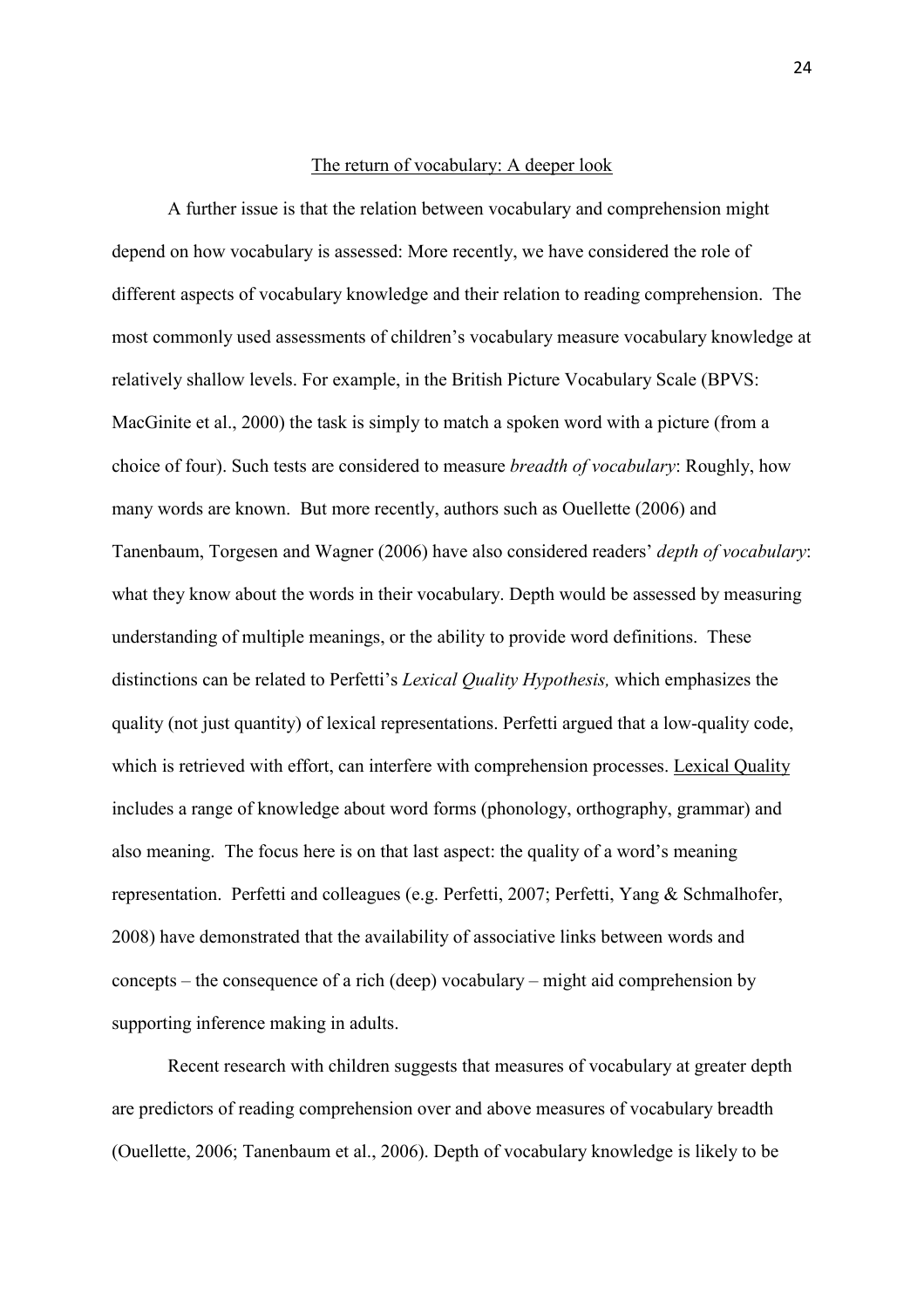more important than breadth in supporting inference and integration in particular, because rich and well-connected semantic representations of words will permit the rapid activation not only of a word's meaning but also the meanings of related concepts. It is plausible that*,* in children, a rich (deep) vocabulary knowledge will support inference making in comprehension because many of the local cohesion and global coherence inferences in text are dependent on semantic links between words in the text. This activation of a semantic network can then provide the basis for many of the inferences that are crucial for the construction of a coherent representation of a text: a sort of "scaffold" for the mental model.

#### Evidence that vocabulary supports inference making in children.

A recent study with children provides evidence that depth of vocabulary knowledge is strongly related to making global coherence inferences from text. We showed that depth, but not breadth, of vocabulary knowledge was an important predictor of global coherence inferences, and that this relation held even when word reading skill and literal memory for the text had been taken into account (Cain & Oakhill, 2014). A further study of children aged 6 to 10 years also indicates that vocabulary is more predictive of ability to make global coherence inferences than inferences that link adjacent sentences in text (Currie & Cain, 2015).

We also have evidence from a rather different source that good and poor comprehenders differ in their ability to make semantic associations, as shown by their propensity to derive themes from word lists. Weekes, Hamilton, Oakhill and Holliday (2008) used the DRM (Deese, 1959; Roediger & McDermott, 1995) false memory paradigm with groups of skilled and less-skilled comprehenders. In this paradigm, the children were required to listen to, and to try to memorise, a short list of words. An example word list was: *rest, bed, snooze, dream, tired, blanket*. They then completed a recognition test in which they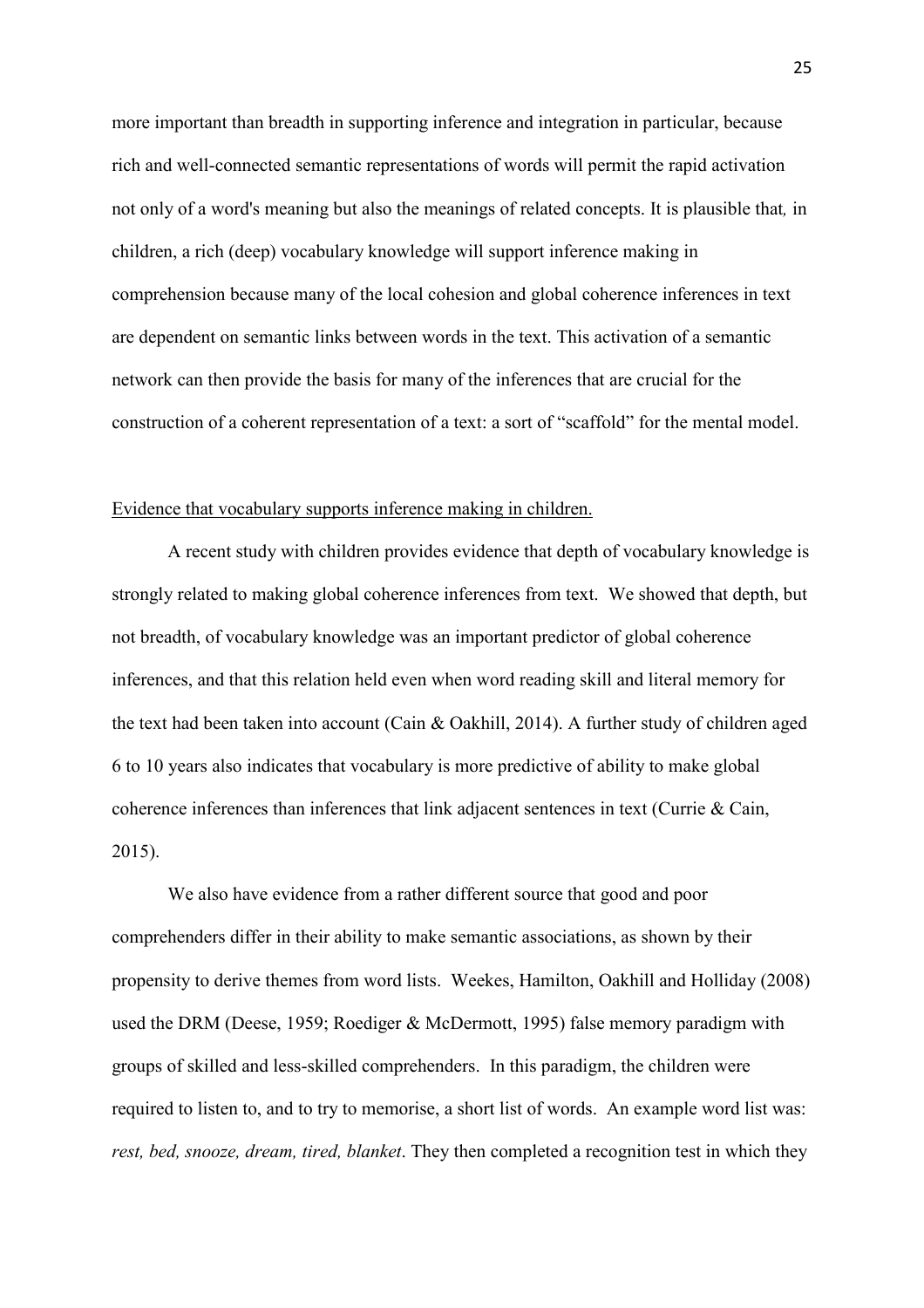were asked to differentiate between words that had/had not occurred in the lists they had been read. The good comprehenders were more likely than poor comprehenders to falsely claim that sleep had been in the original list in the example given above, even though they did not have poorer word memory more generally. This result can be taken as an indication that the good comprehenders are more likely to automatically derive "themes" from the word lists (even though this is not a requirement of the task) and, thus, falsely remember words that capture the theme of the list.

This propensity to derive themes from word lists might well support inference making in text comprehension because very often the main theme or the setting of a text can be derived from a number of specific words. For example, if you were to read a text that contained the words: *trolley, shelves, tins, packets, aisle, scan, bags, pack, till*, you might reasonably infer that the text is situated in a shop or supermarket. No one of those words in isolation will support that inference about the setting, but taken together they connect up to provide a coherent overall indication of it.

The results we have reported suggest that the child's depth of vocabulary knowledge might underpin the ability to make global coherence inferences from a text, in particular. The way in which this might work can be illustrated by considering the following snippet of text:

Today was the big match, the last game of the season. There was only a minute of the game left and neither team had scored yet. The crowd watched in silence as Jake took the penalty shot. The goalkeeper missed the ball and the crowd cheered and roared. Jake had scored the winning goal. His team mates were very happy.

After the match, both teams went back to the changing room. Jake got his shampoo and towel and had a shower. Afterwards, he put his cleaning stuff away in his locker and went home.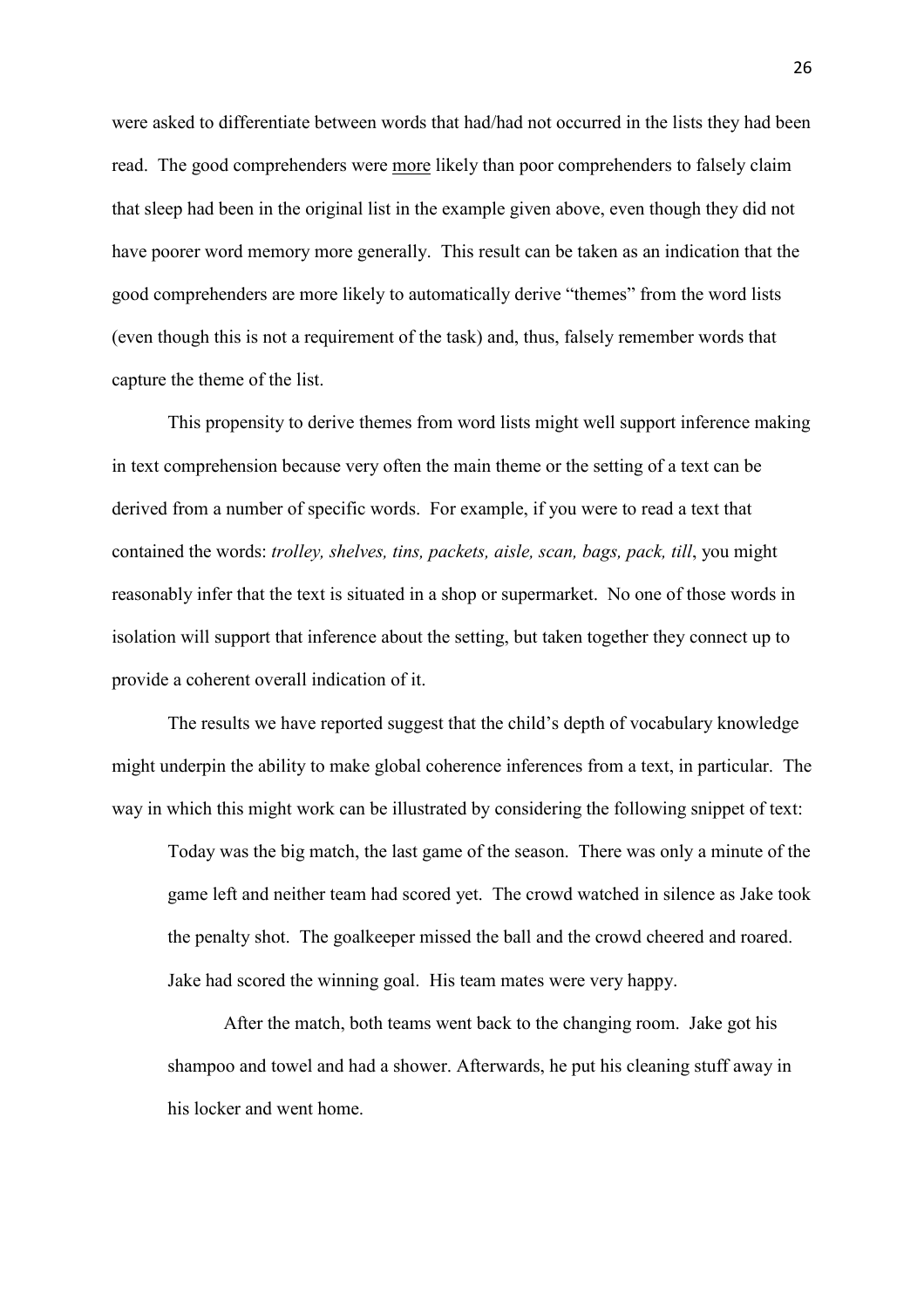In order to answer that question, "What sport was Jake playing?", the reader needs to appreciate that several words taken together (*match, game, scored, penalty shot, goalkeeper, team* and *winning goal*) indicate that it is football. If the reader can make associations between the meanings of different words in the text quickly and easily, he or she will very easily be able to infer what is going on in the story, and the question will be trivially easy. Speed of meaning access and inference making.

The idea that the automaticity with which meanings can be accessed is important in reading comprehension dates back a long way: Early models of reading (e.g., LaBerge & Samuels, 1974) emphasized the importance of fluency and automaticity of access to word meanings. As mentioned previously, one of my early studies demonstrated a relation between comprehension skill and semantic access (as assessed by naming speed for pictures). More recent correlational studies have shown that good and poor comprehenders differ on measures of semantic fluency, e.g. ability to rapidly produce a number of instances of a category (Nation & Snowling, 1998). Furthermore, Oakhill, Cain, McCarthy and Field (2012) found a strong and specific link between speed of semantic access in vocabulary demanding tasks (synonym and hypernym<sup>5</sup> judgment tasks) and reading comprehension (measured by a standardized task). The link was specific because it was not entirely mediated by word reading skill, or by knowledge about words (assessed by a synonym and hypernym production task), and neither was it related to a simple association between comprehension skill and generally faster response times in a control task that required nonsemantic identity judgments (i.e. the ability to say whether two words were orthographically identical or not).

 $\overline{a}$ 

<sup>&</sup>lt;sup>5</sup> Hypernyms are terms for superordinate categories. For example, rain/weather, dog/mammal, chair/furniture.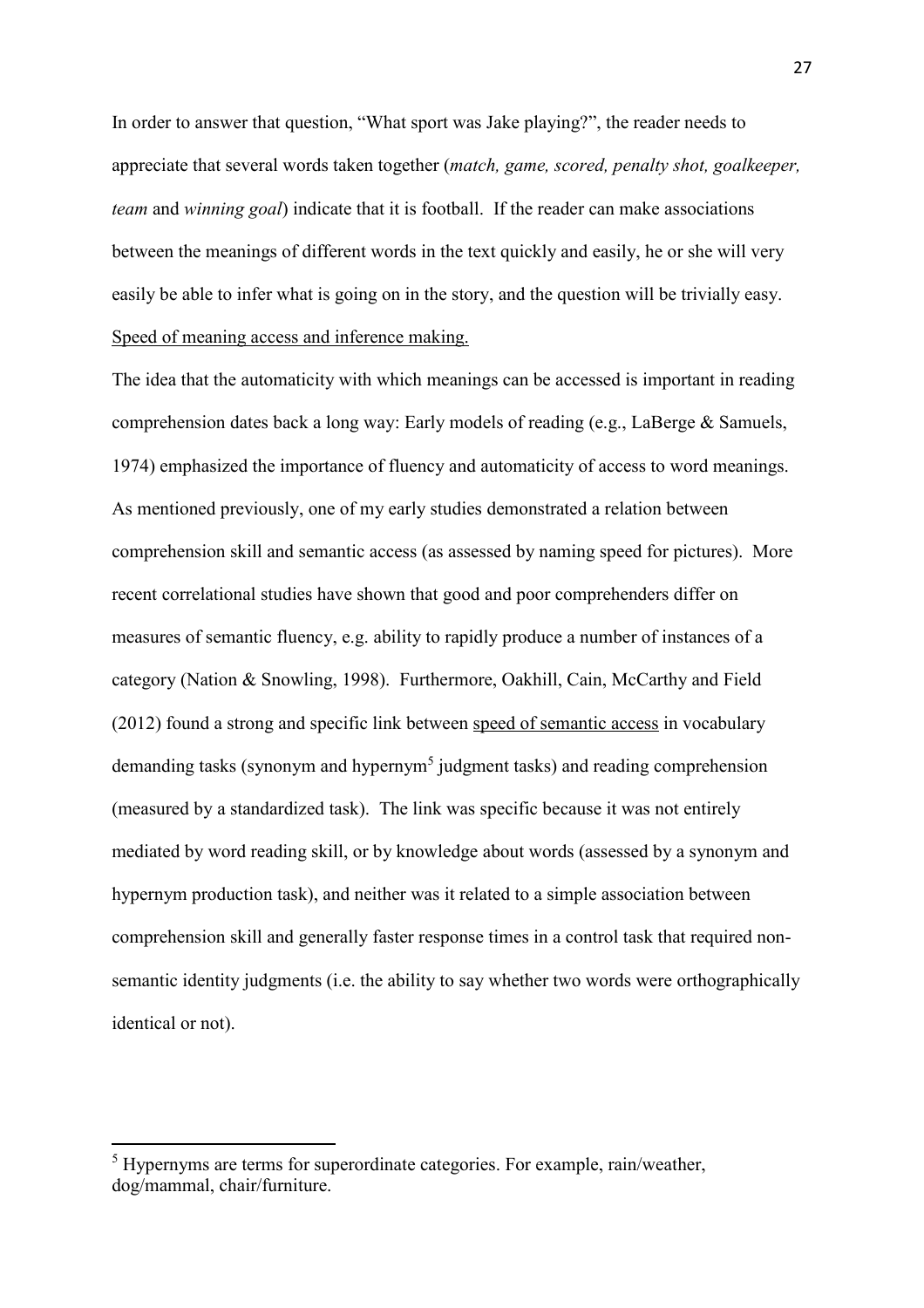These findings indicate that not only must readers understand the meanings of words to comprehend a text, but that knowledge of the network of meaning relations between words, and rapid access to the semantic representations of words, are both also important contributory factors. Since comprehension happens in real time, appropriate meanings and associations of words need to be accessed very rapidly; otherwise the reader will have moved on in the text and the opportunity for semantic information to support inference and integration will have been missed.

It is not necessarily the case, however, that all children's inference making is rapid and automatic. Indeed, other work (Cain & Oakhill, 1999) has shown that poor comprehenders are able to make appropriate inferences strategically, in response to questions, if they are directed back to the text and, in particular, if the parts of the text that support the inference are pointed out to them. Such strategic inferences might also be a product of children's effective comprehension monitoring, which alerts them to the fact that an inference is required.

#### Concluding comments

Despite decades of research into children's reading comprehension and difficulties, there are still numerous unknowns. We are only beginning to explore how children's representations at the word level help support their text integration and inference skills, and a more detailed exploration of different aspects of vocabulary knowledge and their contribution to reading comprehension would be fruitful. Furthermore, the components that contribute to effective comprehension might be further decomposed as we have tried to do with inference (which is dependent on vocabulary, particularly depth of vocabulary, knowledge of the text domain, working memory, metacognition, and drive for coherence). Whether or not improvements in inference skill, and reading comprehension more generally, could best be improved by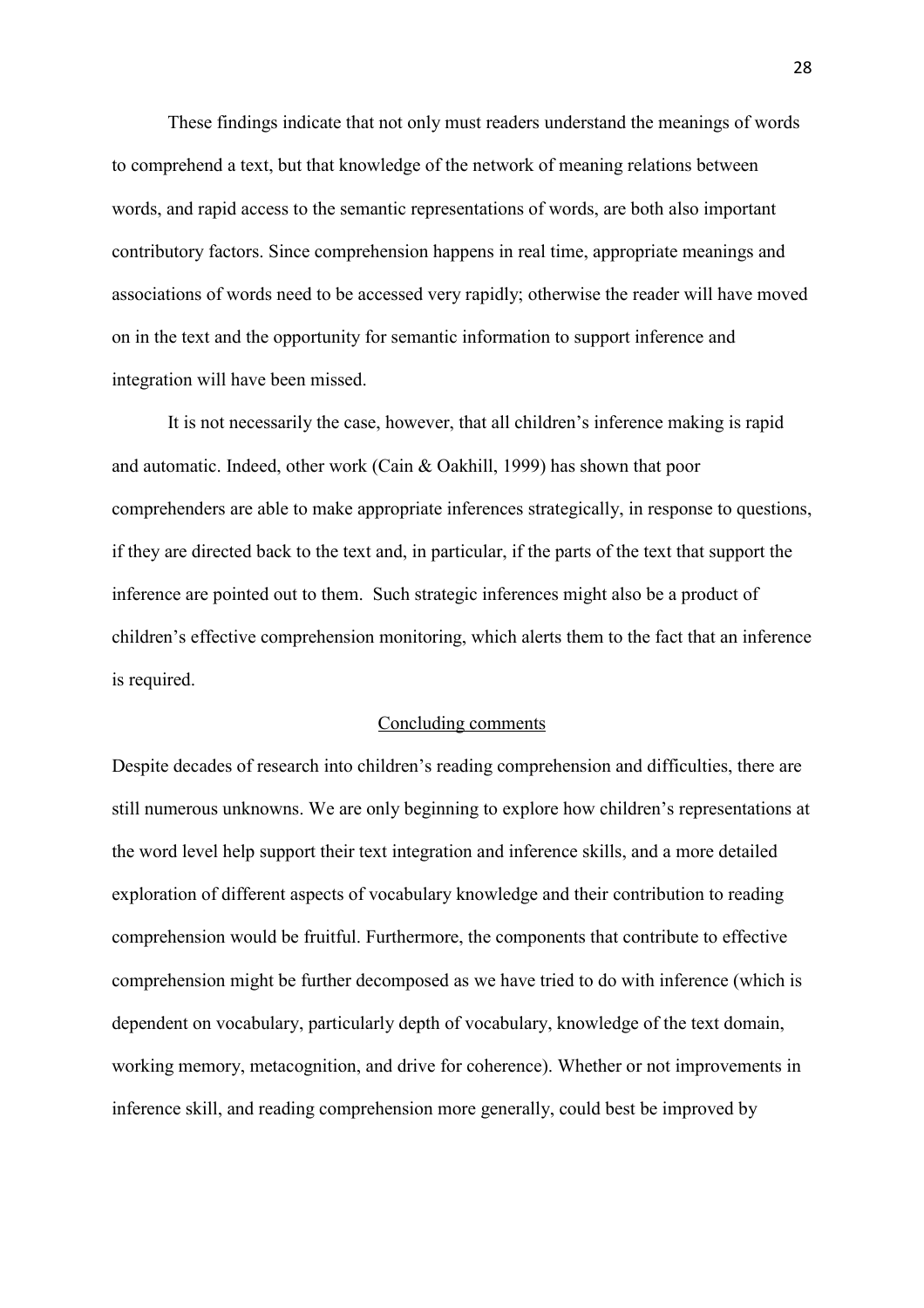teaching inference skills directly, or by supporting some of the 'finer threads' that underlie inference skill is an open question.

It is only in the last decade or so that programmes have begun to emerge that aim to support the development of reading comprehension from a young age. But it is still too often the case that teachers do not realise that reading comprehension will (often) need to be taught alongside word decoding skills, or that they believe that it is something that should wait until children are efficient at decoding words. The importance of developing children's language skills from a very young age (see, e.g., Beck & McKeown, 2010) to support their subsequent reading comprehension cannot be overemphasised (the teaching of reading need not always entail reading!).

Of course, children with word reading problems might also have comprehension problems (Cromer's deficit poor readers) and this is a neglected group, particularly since their comprehension difficulties might not become apparent for some years because their word-reading difficulties are the most obvious problem. Thus, it is important to consider the comprehension ability and needs of all children, including those whose word recognition is delayed, and to provide support when needed. Early screening using tasks that assess listening comprehension, or understanding of cartoon sequences, could provide an indication as to which children are likely to go on to have problems with reading comprehension later, regardless of their word reading skills (see, e.g. Kendeou, van den Broek, White, & Lynch, 2009).

Research into children's reading comprehension – both development and difficulties – has come a long way in the last few decades, and we now have a relatively detailed understanding of the skills and processes that contribute to it. Notwithstanding these developments, there is more to be learned about the interrelations between different skills and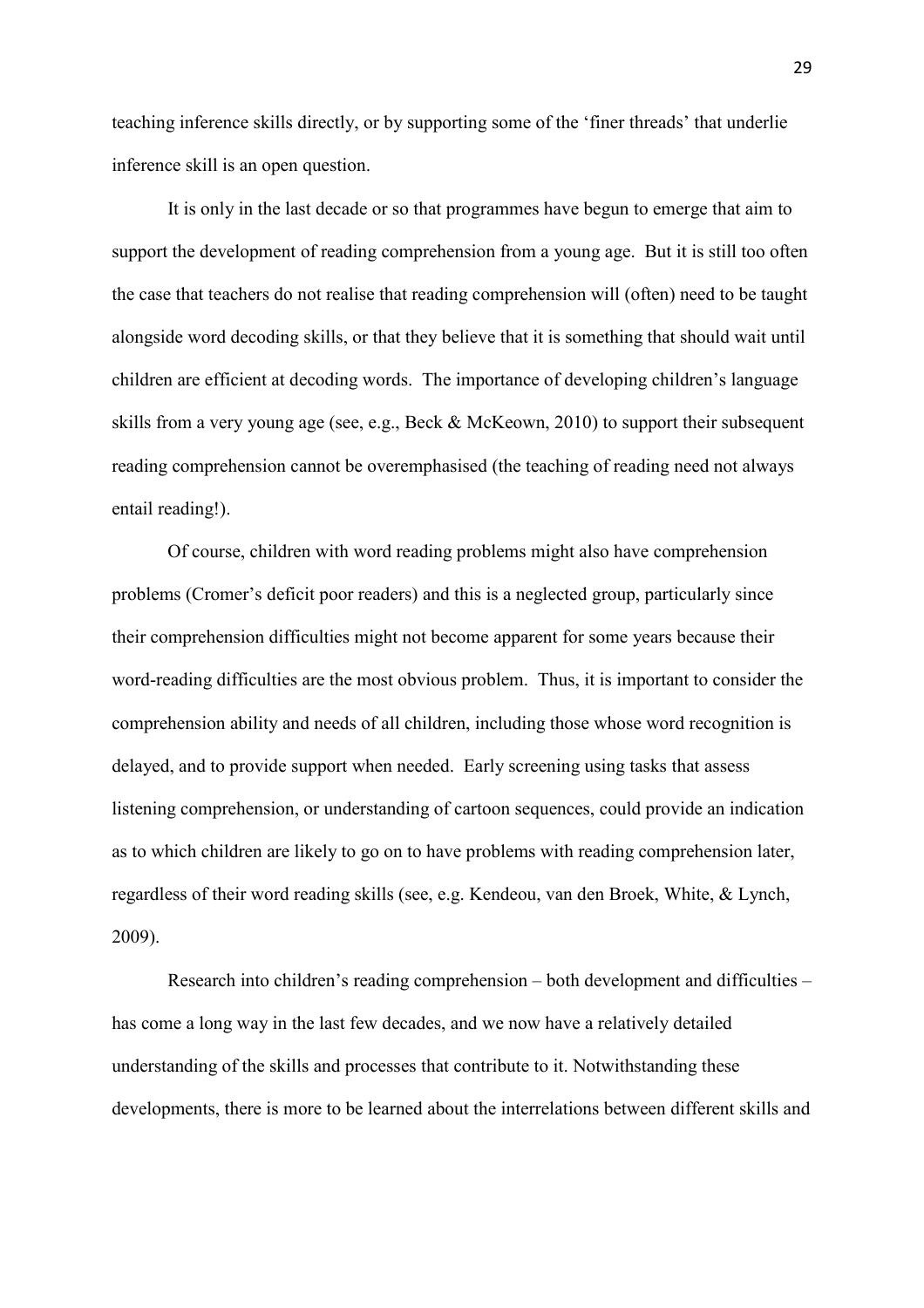processes and, in particular, more to be done to find the best ways to implement the research findings in practice.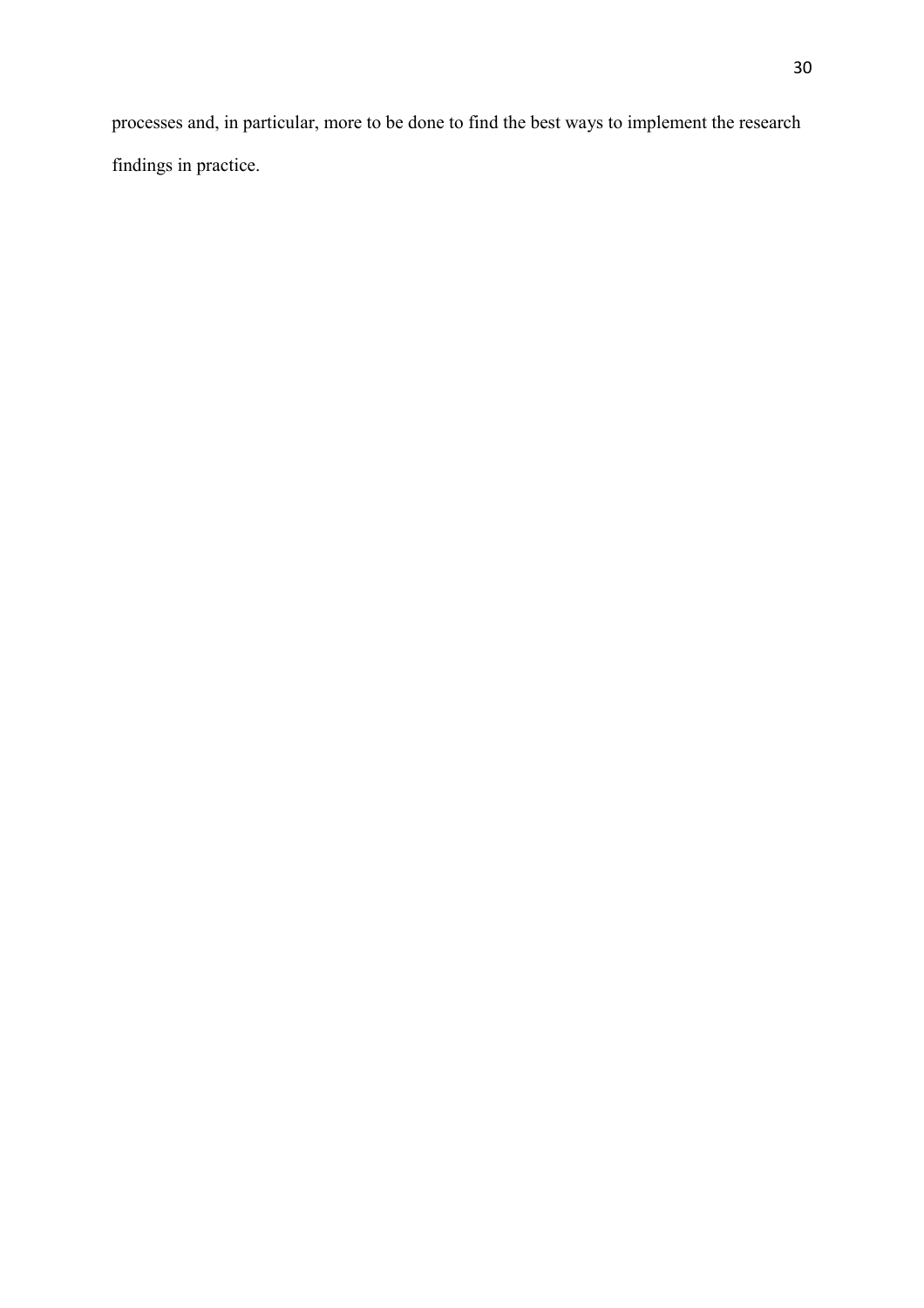#### **Acknowledgments**

This article is based on my Distinguished Scientific Contribution Award Address presented at the 29th annual meeting of the Society for Text and Discourse, in New York, 2019. In both the talk and subsequent paper, my aim has been to present an overview of some of my research findings along with milestones along my research path. In doing so, I hope to not only summarise the development of, and findings from, my own and related studies, but also to convey the message that the research path is not always straight and smooth: studies often don't turn out as expected, and potentially important results might be overlooked. I would particularly like to acknowledge funding from the UK Economic and Social Sciences Research Council (ESRC), the EU, the British Academy and the British Council. I thank my main long-term collaborators for their inspiration and support (in alphabetical order): Peter Bryant, Kate Cain, Carsten Elbro, Alan Garnham, Phil Johnson-Laird and Nicola Yuill, and thank Kate Cain and Carsten Elbro for providing comments on an earlier draft of this paper.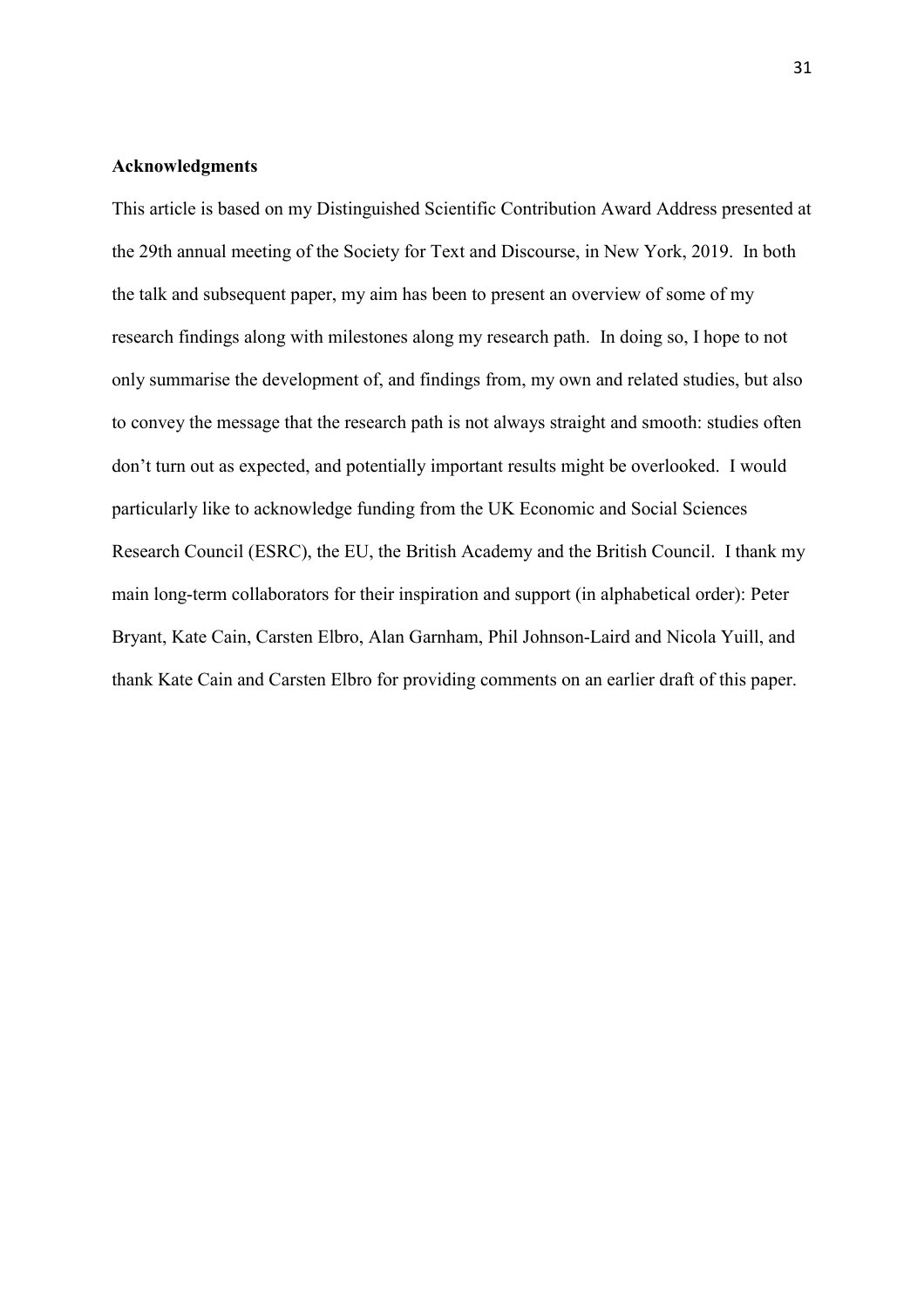#### **References**

- Anderson R. C., Pichert, W., Goetz., F. T., Shallert, D., Stevens, K. V. & Trollip, S. R. (1976). Instantiation of general terms. *Journal of Verbal Learning and Verbal Behavior, 15*, 667-79.
- Barnes, M. A., Faulkner, H., Wilkinson, M., & Dennis, M. (2004). Meaning construction and integration in children with hydrocephalus. *Brain and Language, 89*, 47-56.
- Beck, I. L., McKeown, M. G. (2001) Text Talk: Capturing the Benefits of Read-Aloud Experiences for Young Children. *The Reading Teacher, 55(1),*

Bishop, D. V. M. (2003). *Test for the reception of grammar Version 2.* Pearson International.

- Bowyer-Crane, C. & Snowling, M.J. (2005). Assessing children's inference generation: What do tests of reading comprehension measure? *British Journal of Educational Psychology, 75*, 189–201.
- Bransford, J. & McCarrell, N.S. (1975). A sketch of a cognitive approach to comprehension: Some thoughts about what it means to comprehend. In W.B. Weimar & D.S. Palermo (Eds.). *Cognition and the Symbolic Processes*, pp. 189-229: Hillsdale, N.J.: Lawrence Erlbaum Associates.
- Cain, K. (1999). Ways of reading: How knowledge and use of strategies are related to reading comprehension. *British Journal of Developmental Psychology, 17*(2), 293–309.
- Cain, K. (2003). Text comprehension and its relation to coherence and cohesion in children's fictional narratives. *British Journal of Developmental Psychology, 21*(3), 335–351.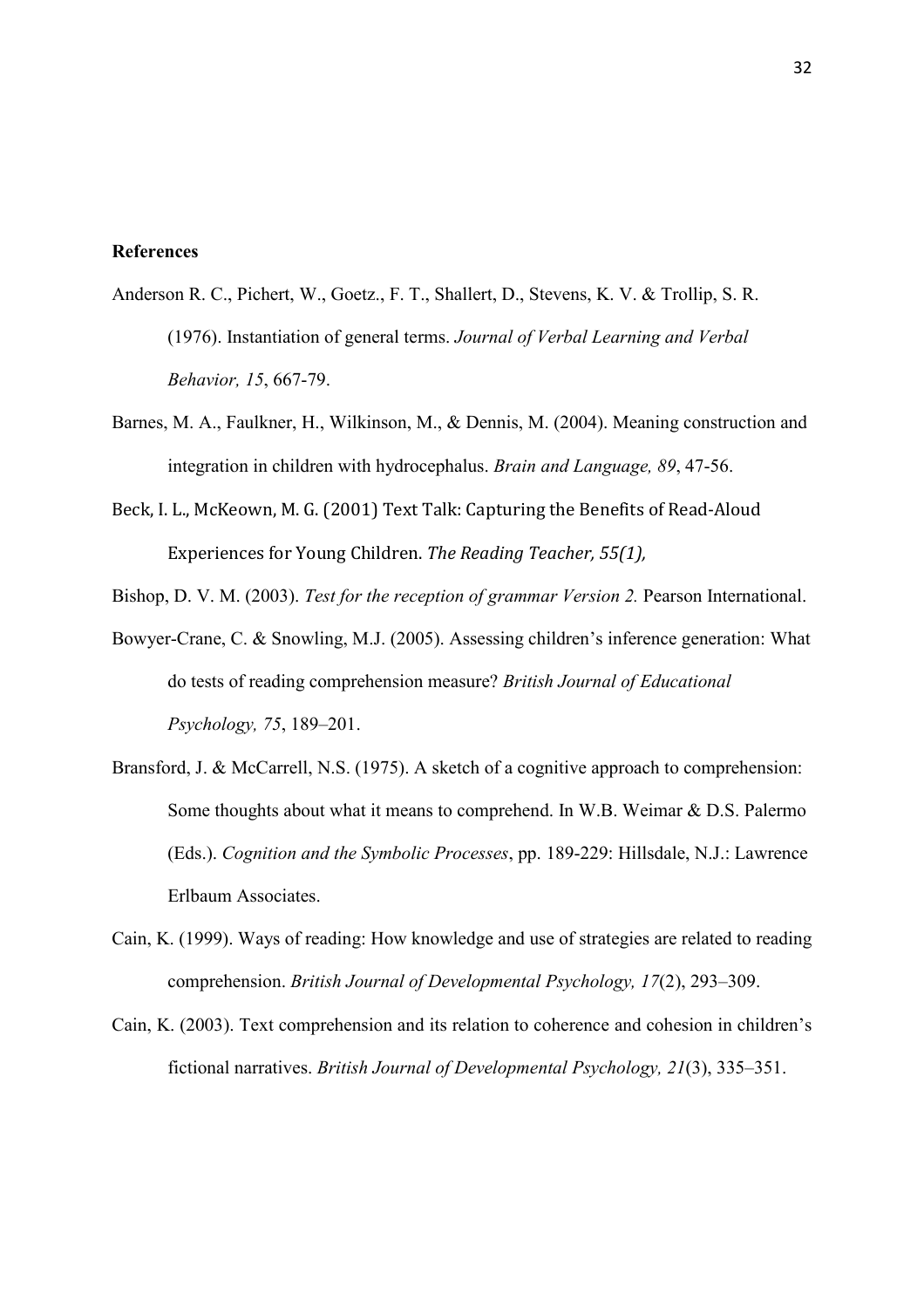- Cain, K. & Barnes, M.A. (2017). Reading Comprehension: What develops and when? In K. Cain, D.L. Compton & Parrila, R.K. (Eds.), *Theories of Reading Development.* John Benjamins.<https://doi.org/10.1075/swll.15.15cai>
- Cain, K. and Oakhill, J.V. (1996) The nature of the relationship between comprehension skill and the ability to tell a story. *British Journal of Developmental Psychology, 14,* 187- 201.
- Cain, K., & Oakhill, J. V. (1999). Inference making and its relation to comprehension failure. *Reading and Writing: An Interdisciplinary Journal, 11*(5–6), 489–503.
- Cain, K., Oakhill, J. V., Barnes, M. A., & Bryant, P. E. (2001). Comprehension skill, inference making ability and their relation to knowledge. *Memory and Cognition, 29*(6), 850– 859.
- Cain, K., Oakhill, J. V., & Bryant, P. E. (2004). Children's reading comprehension ability: Concurrent prediction by working memory, verbal ability, and component skills. *Journal of Educational Psychology, 96*(1), 671–681.
- Cain, K., Oakhill, J. V., & Lemmon, K. (2004). Individual differences in the inference of word meanings from context: The influence of reading comprehension, vocabulary knowledge, and memory capacity. *Journal of Educational Psychology, 96*(4), 671–681.
- Clarke, P.J., Snowling, M.J., Truelove, E. and Hulme, C. (2010). Ameliorating children's reading comprehension difficulties: A randomised controlled trial, *Psychological Science.* 21, 8, 1106-16.
- Cromer, W. (1970). The difference model: a new explanation for some reading difficulties. *Journal of Educational Psychology, 61*, 471-483.
- de Jong, P. F., & van der Leij, A. (2002). Effects of phonological abilities and linguistic comprehension on the development of reading. *Scientific Studies of Reading, 6*(1), 51– 77.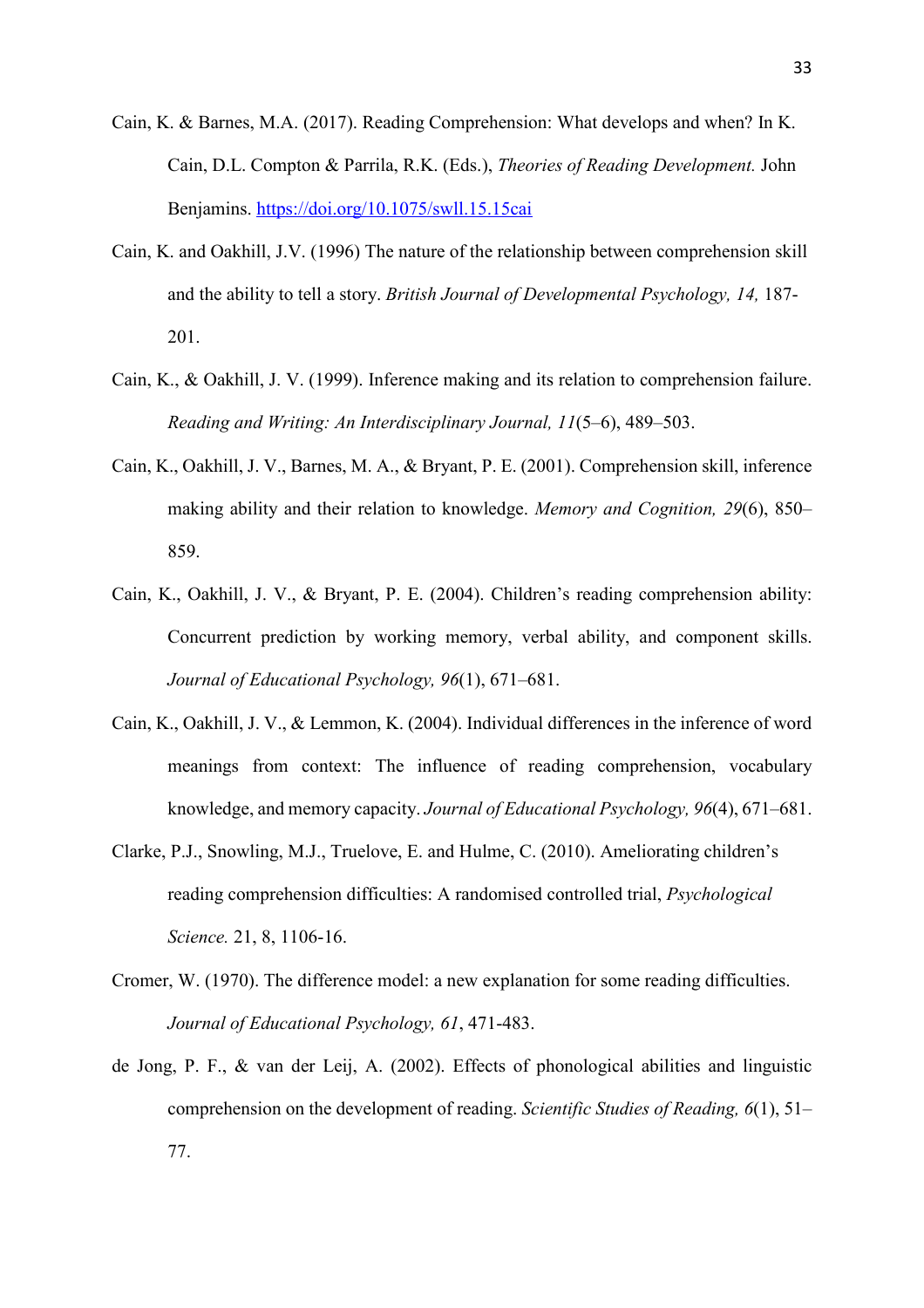- Currie, N. K., & Cain, K. (2015). Children's inference generation: The role of vocabulary and working memory. *Journal of Experimental Child Psychology, 137*, 57–75. <http://dx.doi.org/10.1016/j.jecp.2015.03.005>
- Daneman, M., & Carpenter, P. A. (1980). Individual differences in working memory and reading. *Journal of Verbal Learning and Verbal Behavior, 19,* 450-466.
- Daneman, M., & Carpenter, P. A. (1983). Individual differences in integrating information between and within sentences. *Journal of Experimental Psychology: Learning, Memory and Cognition, 9,* 561-584.
- Deese, J. (1959). On the prediction of occurrence of particular verbal intrusions in immediate recall. *Journal of Experimental Psychology, 58*, 17–22.
- Elbro, C., & Buch-Iversen, I. (2013). Activation of background knowledge for inference making: Effects on reading comprehension. *Scientific Studies of Reading, 17*(6), 435– 452.
- Englert, C. S., & Thomas, C. C. (1987). Sensitivity to text structure in reading and writing: A comparison between learning disabled and non-learning disabled students. *Learning Disability Quarterly, 10*(2), 93–105.
- Ericsson, K. A., & Kintsch, W. (1995). Long-term working memory. *Psychological Review, 102,* 211-245.
- Fonseca, L., et al., (2011) *Programa LEE Comprensivamente.* Buenos Aires: PAIDOS
- Golinkoff, R. M. & Rosinski, R. R. (1976). Decoding, Semantic Processing, and Reading Comprehension Skill. *Child Development, Vol. 47,* 1, 252-258.
- Gough, P. B., & Tunmer, W. E. (1986). Decoding, Reading, and Reading Disability. *Remedial and Special Education, 7(1),* 6-10. doi:10.1177/074193258600700104
- Guthrie, J. & Humenick, N. (2004) Motivating students to read: Evidence for classroom practices that increase reading motivation and achievement. In P. McCardle & V.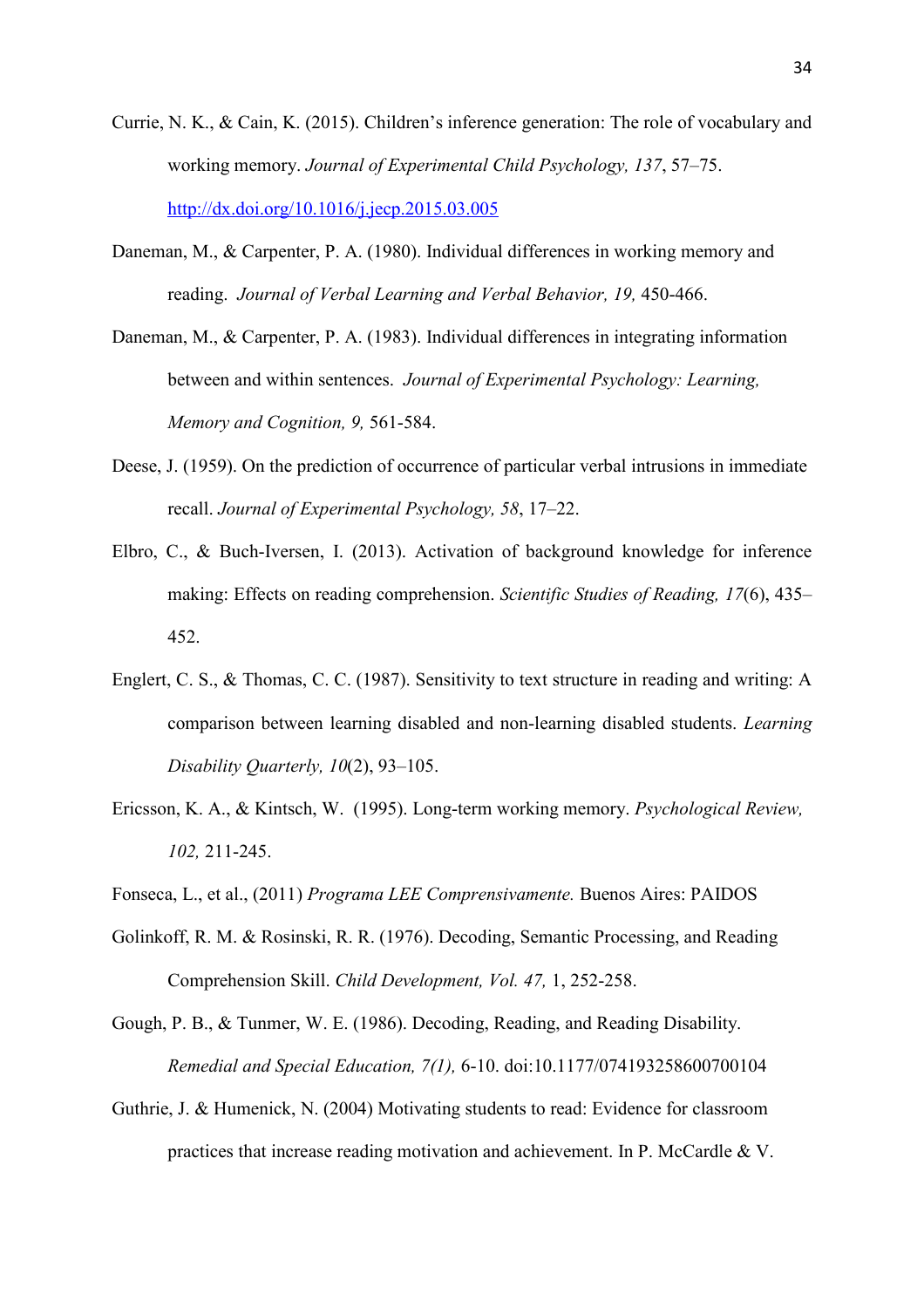Chhabra (Eds.), *The Voice of Evidence in Reading Research,* pp. 329-54. Baltimore: Brookes Publishing.

- Hebert, M., Bohaty, J. J., Nelson, J. R., & Brown, J. (2016). The effects of text structure instruction on expository reading comprehension: A meta-analysis. *Journal of Educational Psychology*, 108(5), 609-629. doi:10.1037/edu0000082
- Hoover, W. A., & Gough, P. B. (1990). The simple view of reading. *Reading and Writing, 2*, 127-160. doi:10.1007/BF00401799
- Johnson-Laird, P.N. & Wason, P. (1977). *Thinking: Readings in Cognitive Science*. Oxford University Press.
- Kendeou, P., van den Broek, P., White, M., & Lynch, J. S. (2009). Predicting reading comprehension in early elementary school: The independent contributions of oral language and decoding skills. *Journal of Educational Psychology, 101*(4), 765-778.
- Laberge, D. and Samuels, S. J. (1974). Toward a theory of automatic information processing in reading. *Cognitive Psychology, 6,* 293-323.
- MacGinitie, W. H., MacGinitie, R. K., Maria, K., & Dreyer, L. G. (2000). *Gates-MacGinitie Reading Tests (4th ed.).* Itasca, IL: Riverside.
- McNamara, D. S., & Magliano, J. (2009). Toward a Comprehensive Model of Comprehension. *Psychology of Learning and Motivation: Advances in Research and Theory, 51, 297-384.* DOI:10.1016/S0079-7421(09)51009-2
- Muter, V., Hulme, C., Snowling, M. J., & Stevenson, J. (2004). Phonemes, rimes, vocabulary, and grammatical skills as foundations of early reading development: Evidence from a longitudinal study. *Developmental Psychology, 40*(5), 665–681.
- Nation, K., & Snowling, M. J. (1998). Semantic processing and the development of word- recognition skills: Evidence from children with reading comprehension difficulties. *Journal of Memory and Language, 39*(1), 85–101.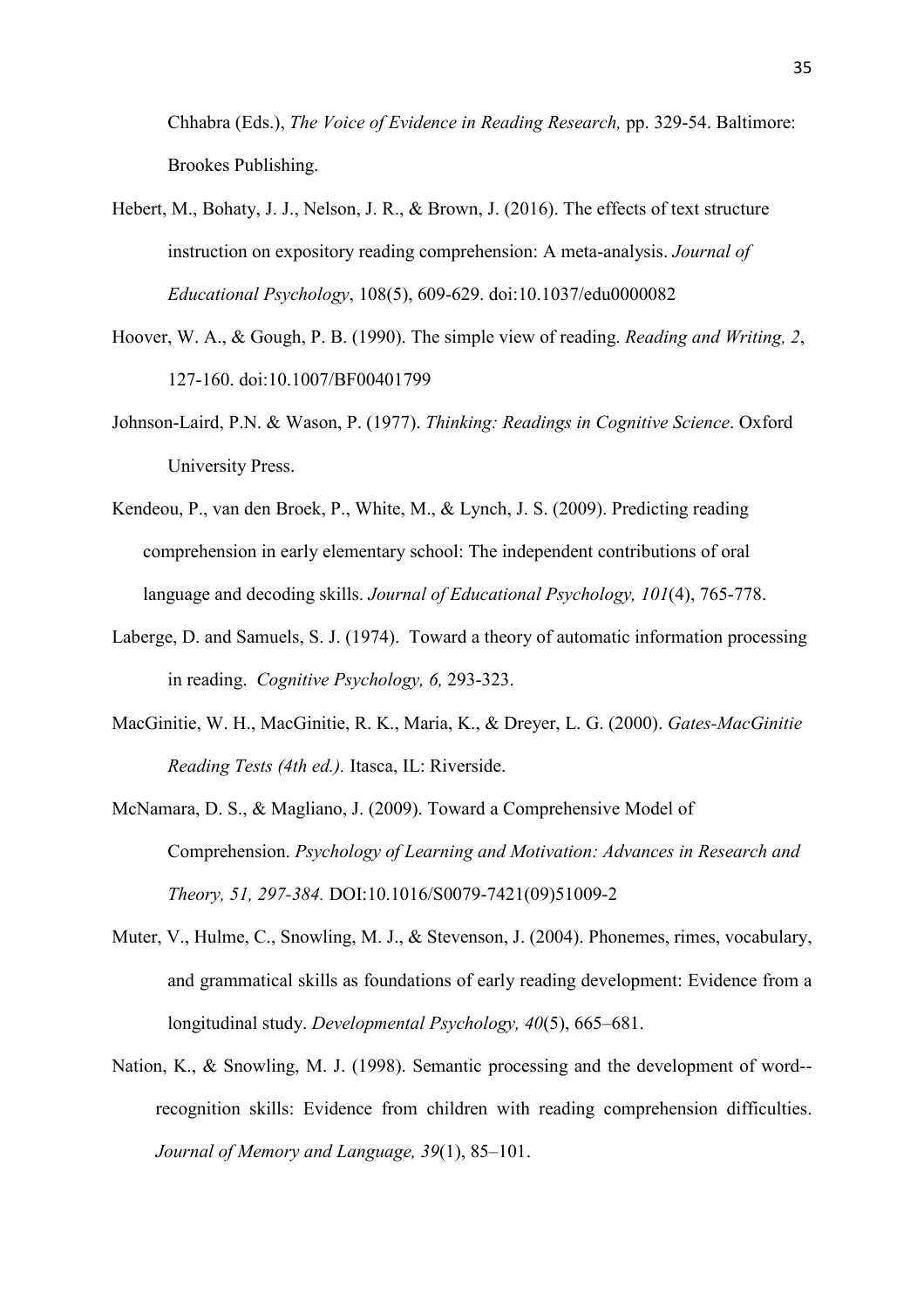- Neale, M. D. (1997). *The Neale analysis of reading ability–Revised (NARA–II)*. Windsor: NFER-Nelson.
- Oakan, R., Wiener, M., & Cromer, W. (1971). Identification, organization, and reading comprehension for good and poor readers. *Journal of Educational Psychology, 62*(1), 71-78. <http://dx.doi.org/10.1037/h0030778>
- Oakhill, J. V. (1982). Constructive processes in skilled and less-skilled comprehenders' memory for sentences. *British Journal of Psychology, 73*(1), 13–20.
- Oakhill, J.V. (1984) Inferential and memory skills in children's comprehension of stories. *British Journal of Educational Psychology, 54*, 31-39.
- Oakhill, J. V., & Cain, K. (2012). The precursors of reading ability in young readers: Evidence from a four-year longitudinal study. *Scientific Studies of Reading, 16*(2), 91–121.
- Oakhill, J. V., Cain, K., & Bryant, P. E. (2003). The dissociation of word reading and text comprehension: Evidence from component skills. *Language and Cognitive Processes, 18*(4), 443–468.
- Oakhill, J. V., Cain, K., McCarthy, D., & Nightingale, Z. (2012). Making the link between vocabulary knowledge and comprehension skill. In A. Britt, S. Goldman, & J.-F. Rouet (Eds.), *Reading: From words to multiple texts* (pp. 101–114). Hoboken, NJ: Routledge.
- Oakhill, J. V., Hartt, J., & Samols, D. (2005). Levels of comprehension monitoring and working memory in good and poor comprehenders. *Reading and Writing, 18*, 657–686.
- Oakhill, J.V., Yuill, N.M. and Parkin, A. (1986). On the nature of the difference between skilled and less-skilled comprehenders. *Journal of Research in Reading, 9*, 80-91.
- Ouellette, G. P. (2006). What's meaning got to do with it: The role of vocabulary in word reading and reading comprehension. *Journal of Educational Psychology, 98*(3), 554– 566.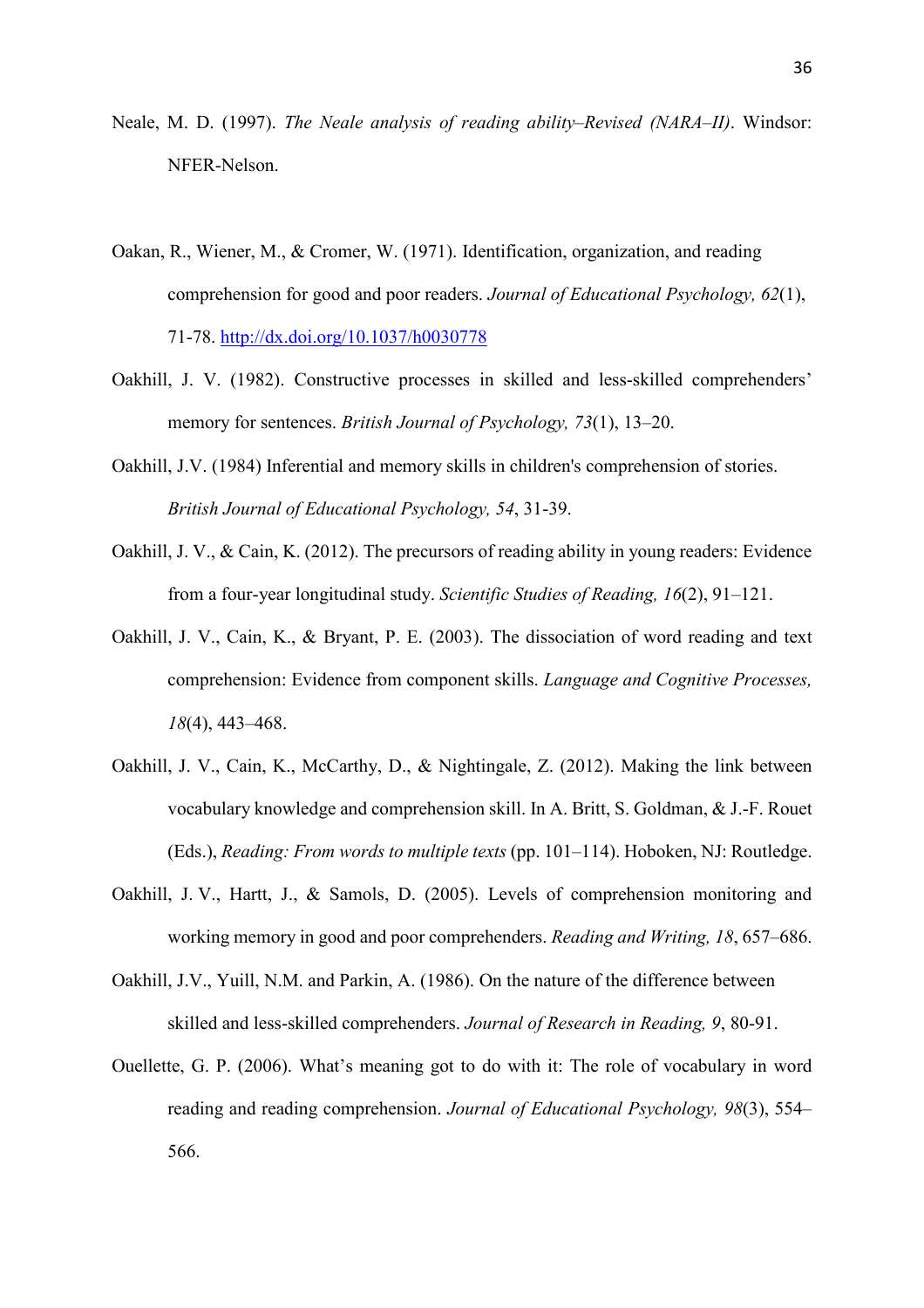Paris, S.G. & Carter A.Y. (1973). Semantic and constructive aspects of sentence memory in children. *Developmental Psychology, 9,* 109-113.

Perfetti, C. A. (1985). *Reading ability*. New York: Oxford University Press.

- Perfetti, C. A. (2007). Reading ability: Lexical quality to comprehension. *Scientific Studies of Reading, 11*, 357–383.
- Perfetti, C. A., Finger, E., & Hogaboam, T. W. (1978). Sources of vocalization latency differences between skilled and less skilled young readers. *Journal of Educational Psychology, 70*(5), 730–739. [https://doi.org/10.1037/0022-0663.70.5.730](https://psycnet.apa.org/doi/10.1037/0022-0663.70.5.730)
- Perfetti, C., & Stafura, J. Z. (2014). Word knowledge in a theory of reading comprehension. *Scientific Studies in Reading, 18,* 22-37.
- Perfetti, C. A., Yang, C.-L., & Schmalhofer, F. (2008). Comprehension skill and word-to-text integration processes. *Applied Cognitive Psychology, 22*, 303-318. doi: 10.1002/acp.1419
- Proctor, C. P., Silverman, Shapiro, B. K., & Hudson, J. A. (1997). Coherence and cohesion in children's stories. In J. Costermans & M. Fayol (Eds.), *Processing interclausal relationships: Studies in the production and comprehension of text* (pp. 23–48). Mahwah, NJ: Lawrence Erlbaum Associates.
- Roediger, H. L., & McDermott, K. B. (1995). Creating false memories: Remembering words not presented on lists. *Journal of Experimental Psychology: Learning, Memory, and Cognition, 21,* 803–814.
- Rosinski, R. R., Golinkoff, R. M., & Kukish, K. S. (1975). Automatic semantic processing in a picture-word interference task. *Child Development*, 46, 247-253. doi:10.2307/1128859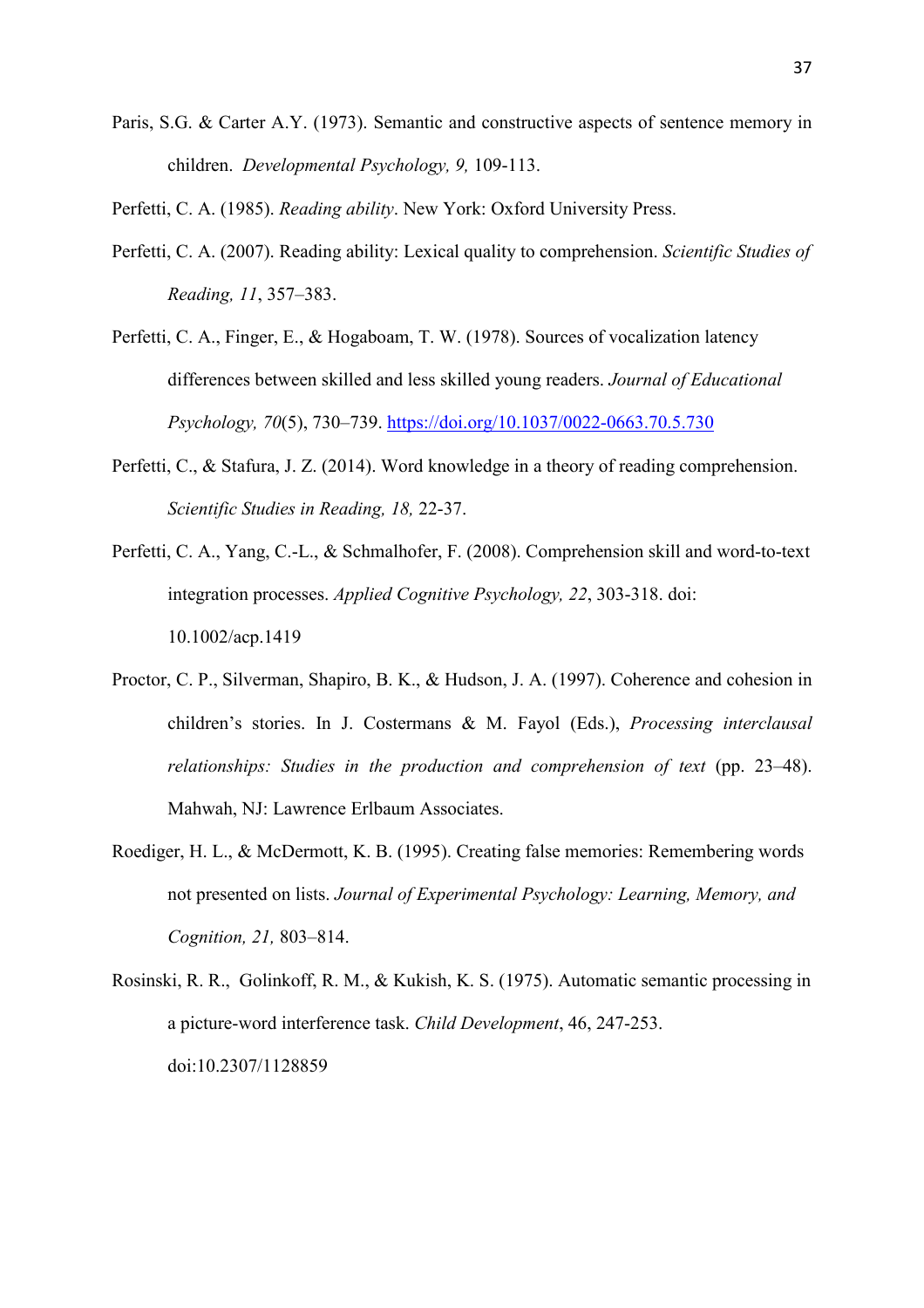- Scarborough, H. (2001). Connecting early language and literacy to later reading (dis)abilities: Evidence, theory, and practice. In S. B. Neuman & D. K. Dickinson (Eds.), *Handbook of Early Literacy* (pp. 97-110). New York: Guilford Press.
- Singer, H. & Ruddell, R. (Eds.) (1976). *Theoretical models and processes of reading* (pp. 259-271). Newark, DE: International Reading Association.
- Steiner, R., Wiener, M., & Cromer, W. (1971). Comprehension training and identification for poor and good readers. *Journal of Educational Psychology, 62*(6), 506-513. <http://dx.doi.org/10.1037/h0032035>
- Tannenbaum, K. R., Torgesen, J. K., & Wagner, R. K. (2006). Relationships between word knowledge and reading comprehension in third-grade children. *Scientific Studies of Reading, 10*(4), 381–398.
- Taylor, B. M., & Samuels, S. J. (1983). Children's use of text structure in the recall of expository material. *American Educational Research Journal, 20*(4), 517–528.
- van den Broek, P., Risden, K., & Husebye-Hartman, E. (1995). The role of readers' standards for coherence in the generation of inferences during reading. In R. F. Lorch, Jr. & E. J. O'Brien (Eds.), *Sources of coherence in text comprehension* (pp. 353–373). Hillsdale, NJ: Erlbaum.
- Weekes, B. S., Hamilton, S., Oakhill, J. V., & Holliday, R. E. (2008). False recollection in children with reading comprehension difficulties. *Cognition, 106*(1), 222–233.
- Yuill, N. M., & Oakhill, J. V. (1988). Effects of inference awareness training on poor reading comprehension. *Applied Cognitive Psychology, 2*(1), 33–45.
- Yuill, N. M., & Oakhill, J. V. (1991). *Children's problems in text comprehension: An experimental investigation*. Cambridge: Cambridge University Press.
- Yuill, N. M., Oakhill, J. V., & Parkin, A. (1989). Working memory, comprehension ability and the resolution of text anomaly. *British Journal of Psychology, 80*(3), 351–361.